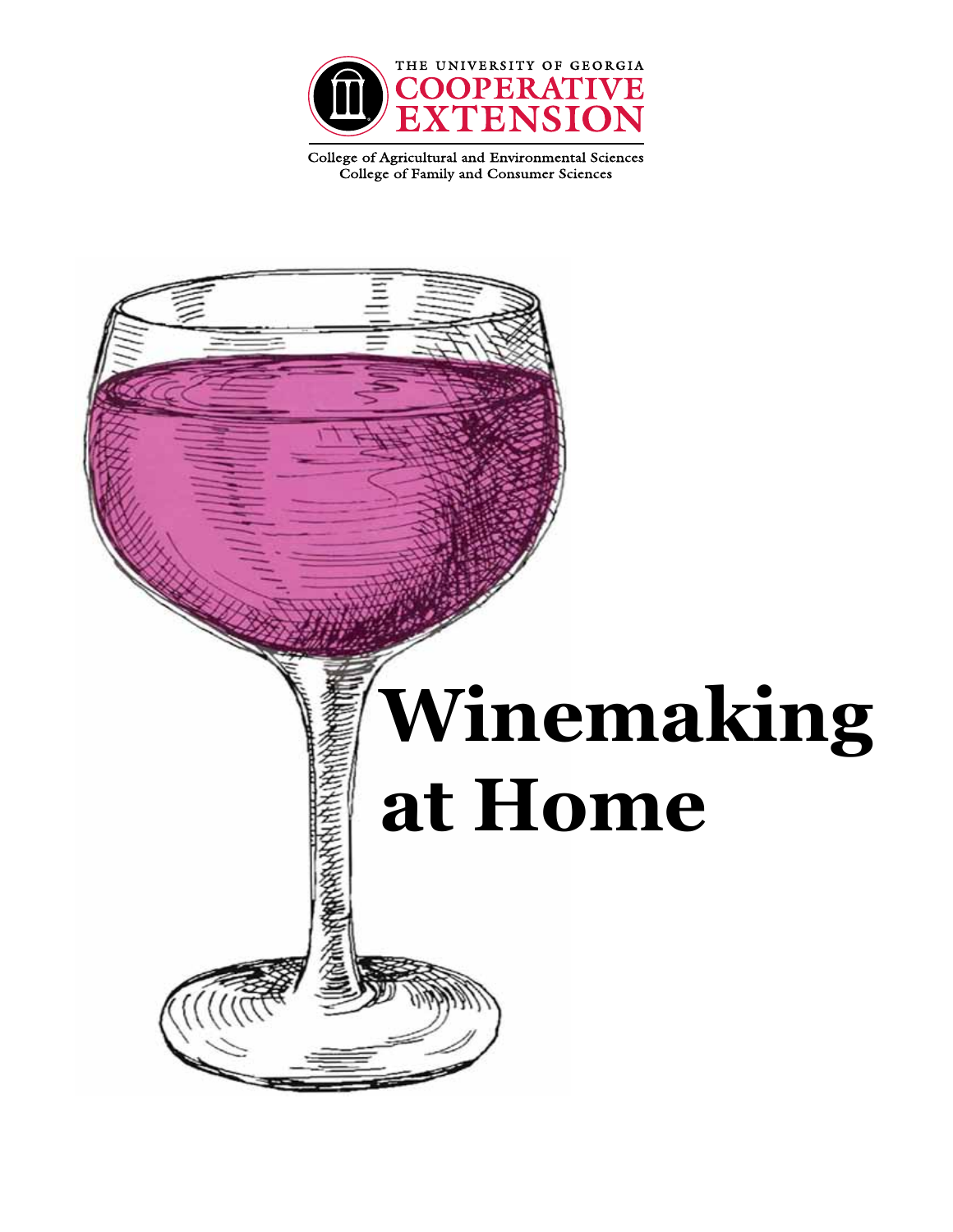#### **Contents**

| $\emph{Peach or Plum Wine-Dry\emph{18}}$ |
|------------------------------------------|
|                                          |
|                                          |
|                                          |
|                                          |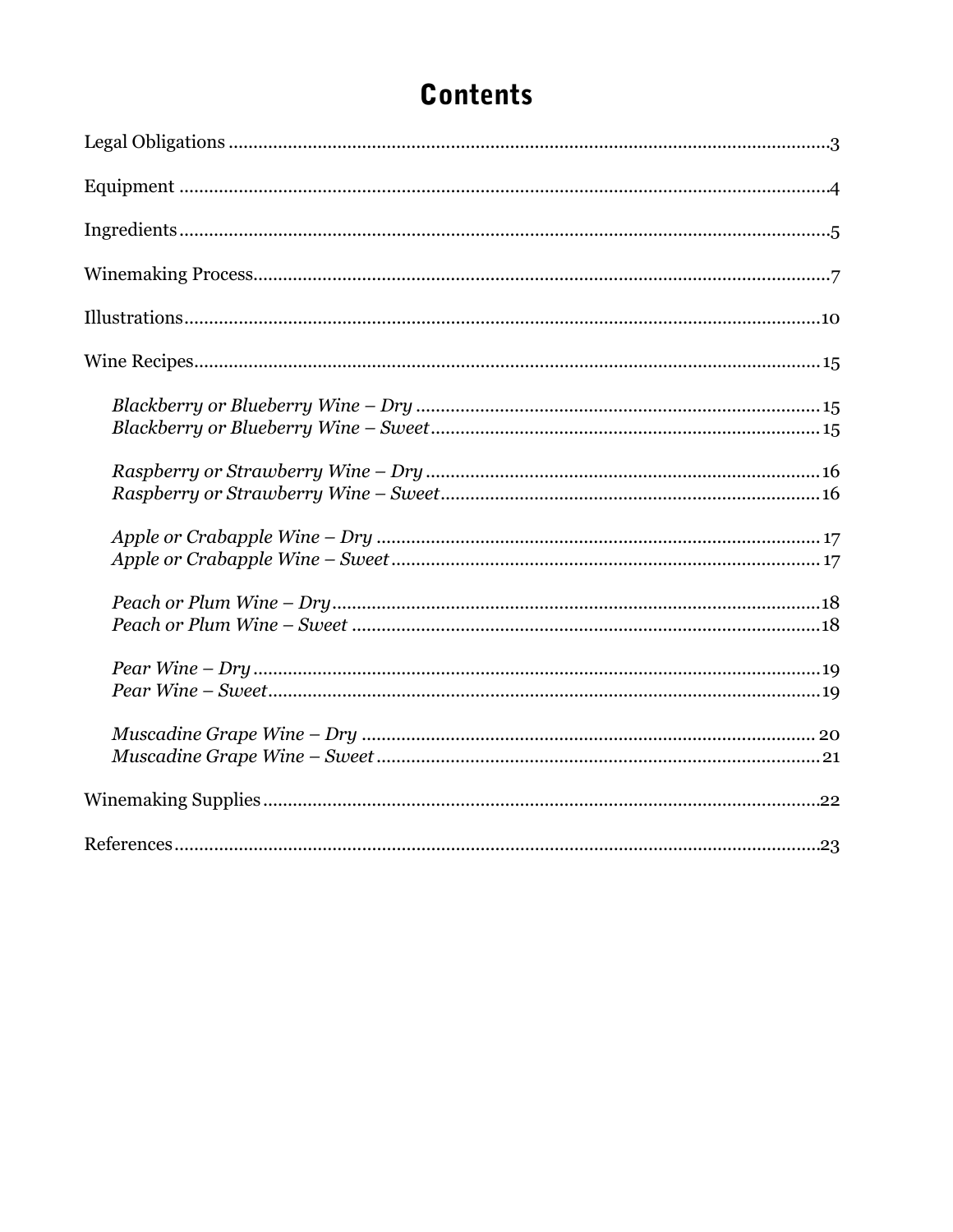### Winemaking at Home

*By William C. Hurst Extension Food Scientist*

Wine can be made from any material capable of growing yeast. This process of active yeast growth on foodstuff is called alcoholic fermentation. The yeast feeds on the fruit sugar and converts it into ethyl alcohol and carbon dioxide gas. This process gradually depletes the sugar content as the percentage of alcohol increases. The distinct flavor and aroma of an individual wine comes from small quantities of other chemical substances produced during fermentation. In addition, the flavor and aroma are further enhanced by proper aging of the wine.

Fruits, berries and grapes readily support fermentation to produce wine. For this reason, they are the best sources to use in making wine. Many people, especially those having home fruit orchards, wild or cultivated grapes and berries growing on their property, have taken up home winemaking as a hobby. They have found it to be a challenging and rewarding diversion from the daily life routine.

This making of good quality wine involves more than just following granny's recipes. Winemaking is a science and as such requires close attention to detail. Fermentation must be carefully controlled to avoid spoilage which renders the wine unpalatable. Cleanliness is essential in all phases of winemaking. If utensils are not thoroughly cleaned and sterilized, they may contaminate the wine. Ingredients, particularly the fruit, must be of high quality, free from decay and external contaminates.

The purpose in writing this bulletin is to provide essential material and detailed instructions for successfully making wine at home. The information described here is designed for beginners who do not know where to begin and for those experienced amateurs who frequently run into difficulties and disappointments.

#### Legal Obligations

IMPORTANT NOTE: Under federal law the head of a family is allowed to produce, for home consumption only, up to 200 gallons of wine annually without payment of tax. However, before starting to make beer one must file, in duplicate, copies of Form 1541 with the Internal Revenue Service Regional office. The address of the Southeast Regional office is:

> Assistant Regional Commissioner Internal Revenue Service Alcohol and Tobacco Tax Division Federal Office Building 275 Peachtree Street Atlanta, Georgia 30303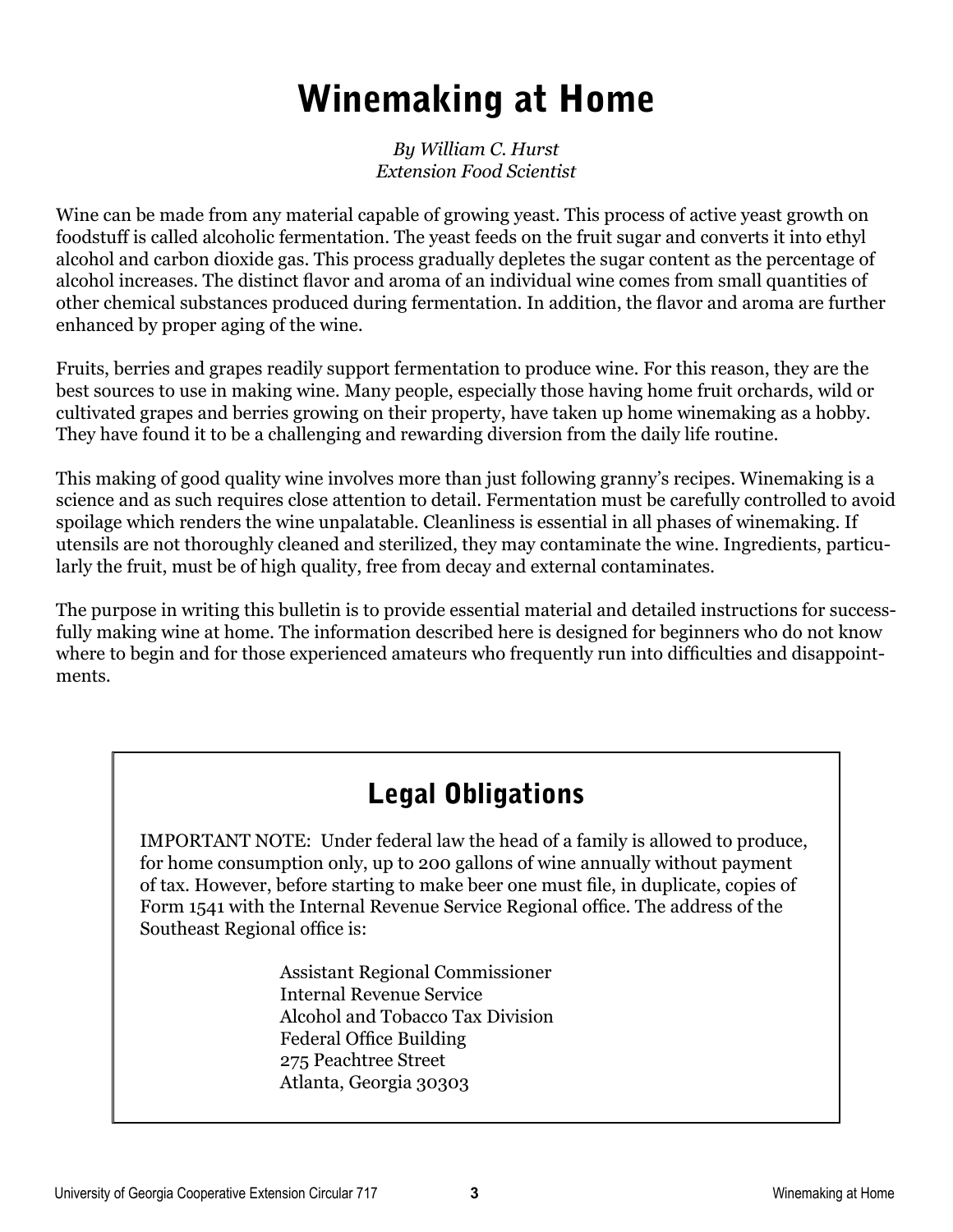## Equipment

*(See Page 10)*

The equipment required for making wine depends a great deal upon the quantity to be processed during a given period of time. On the average, the home wine maker will only produce from one to five gallons at a time. A list of equipment and other supplies needed to make wine at home follows:

- 1. A *rolling pin, or food grinder, or food chopper* is used to crush the fruit. Choppers with quarterinch plates are ideal for crushing fruit without splitting the seeds.
- 2. A *primary fermentor* is a large (8 gallon) open container in which the ingredients are mixed and initial fermentation takes place. *Food grade* polyethylene containers are best to use because they are easy to clean and do not affect the taste of the wine. Glass or ceramic pots and stainless steel containers are heavy and difficult to handle. All other materials, especially aluminum and copper, should be avoided due to their toxicity. Wooden containers are acceptable but are difficult to keep clean.
- 3. A *secondary fermentor* is a smaller (1, 3 or 5 gallon) container having and opening only large enough to securely place a fermentation lock. Several sizes may be needed for wine making. These containers are made of heavy glass or high-density polyethylene. Fermenting juice is transferred to these containers one to seven days after the start of fermentation.
- 4. A *fermentation lock* is a device attached to a rubber stopper which is designed to fit into the secondary fermentor. It is important for the device to be secured so carbon dioxide gas can escape from the fermentor without letting in any air. Air contact can spoil the wine by oxidation or can contaminate the wine with acetic bacteria. These bacteria convert the alcohol in the fermenting juice to vinegar. Several commercially made locks are available or one can be made with a onehole stopper, glass tubing, and a length of rubber or plastic tubing as follows:

Insert the piece of glass tubing in the stopper. Place both in the small opening of the fermentor. Attach one end of the hose to the exposed glass tubing and submerge the other end in a mason jar filled with cold water.

- 5. A *hydrometer* is a simple and inexpensive instrument which takes the guesswork out of winemaking. It is used to measure the amount of sugar in the fruit juice prior to fermentation. It also tells when fermentation is completed. A hydrometer is essential for consistent results in home winemaking. Its use is further explained in this publication. The hydrometer and cylinder are purchased as a set from a scientific supply house.
- 6. A *siphoning unit*, 3/8-inch diameter rubber hose or plastic tubing which is five to six feet long, is commonly used to transfer wine from one container to another (racking), and finally into the bottles. The best flow rate is achieved when the upper container is about 18-inches above the lower container.
- 7. *Campden tablets* or *potassium metabisulfite* are used as a source of sulfur dioxide to check the growth of wild yeast and vinegar bacteria in the fermenting juice or finished wine. These agents also protect the color and flavor of the wine.
- 8. A *wooden hand corker*, or mallet, and size no. 9 cork are used in corking standard wine bottles. The corks must be sterilized before insertion. Submerge the corks in a solution containing two quarts hot water and ½ level teaspoon potassium metabisulfite or 4 Campden tablets for 15 minutes.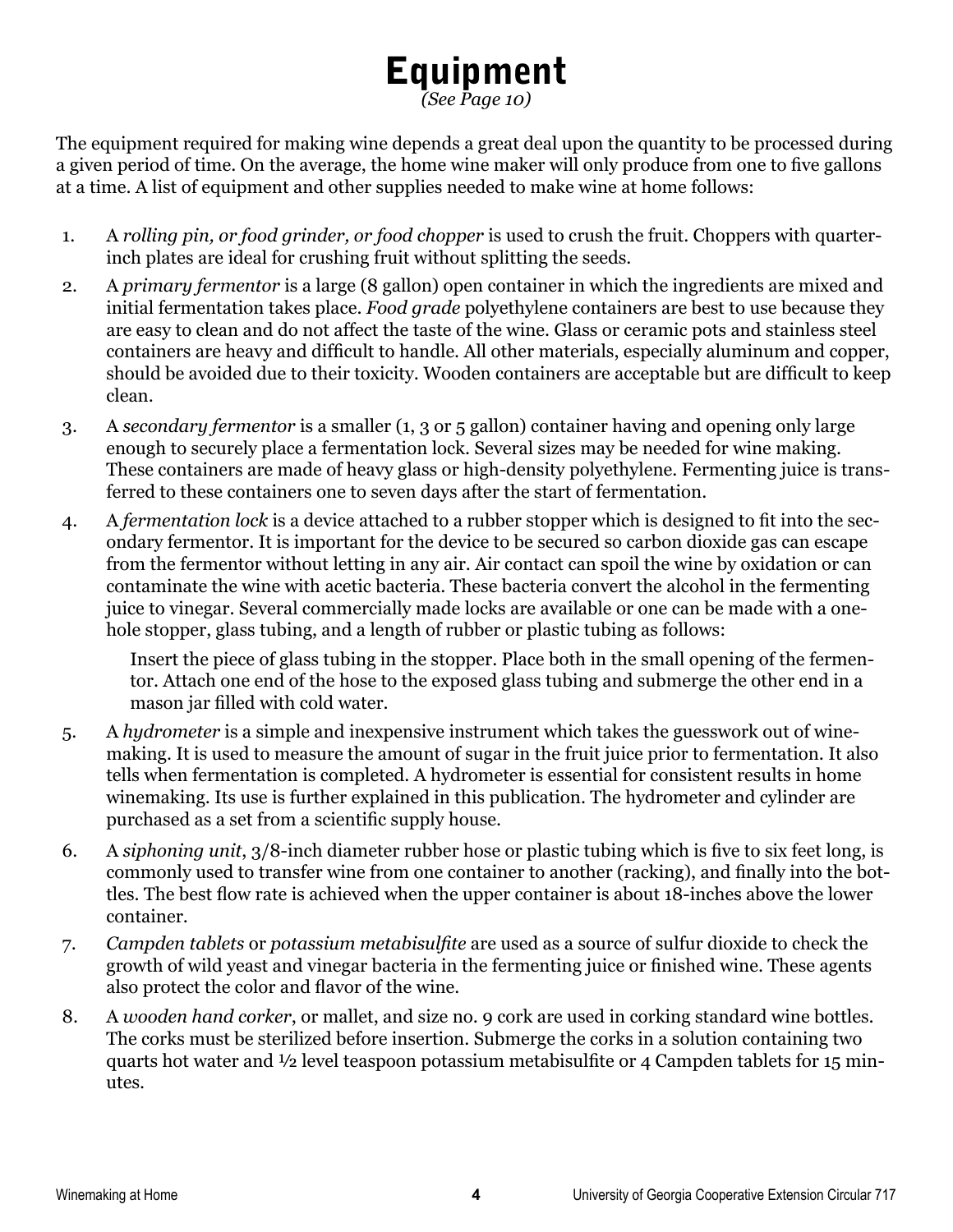Rinse and soak them in fresh tap water an additional 15 minutes. Rinse and allow excess water to drain off, then drive the softened corks into filled bottles with a mallet or corker allowing a 3/8 inch headspace. After corking, store the bottles in an upright position for one week to allow time for the corks to harden. Then turn the bottles on their side to keep the corks moist and store the bottles at 60º F.

9. *Standard wine bottles* with screw tops or standard size champagne bottles with plastic corks are good for holding wine. These can be obtained at restaurants. It is best to use plastic bottles that are tinted since light affects the color of some wines. If tinted bottles are not available, use clear glass, but store them in a dark place.

Clean and sterilize used wine bottles with hot water and a weak solution of bleach (1 tablespoon bleach to a gallon of water). Screw caps and plastic corks are sterilized using potassium metabisulfite.

10. A *pressing bag* or *straining cloth* is needed to separate the fruit pulp solids from the liquid. A burlap or well-sewn canvas bag, 12-inches wide by 14-inches deep, is best for straining. However, having nothing better, cheesecloth or a diaper can be stretched over a "food grade" polyethylene bucket or stainless steel mixing bowl. Clothespins can be used to hold the straining cloth in place when the fruit pulp and juice are poured into the container. Remember to wash and sterilize straining bags and cloth before use.

*Miscellaneous items* which will be needed include: a large saucepan, a long-handled plastic spoon, a measuring cup and a set of measuring spoons, masking tape or pieces of rope, a funnel, extra cheesecloth, also gummed labels, a marking pen, a long-handled brush for cleaning, and bathroom or platform type scales for weighing juice.

### Ingredients

#### Fruit

The maturity and condition of the fruit being used for fermentation is very important in winemaking. Green fruit is generally high in acid and low in sugar content. Fruit of this type gives a tartness to wine, lacking a true fruity flavor. Fully ripe fruit is at its lowest acid and highest sugar content, and this is when fruit is at its best for winemaking, for it leaves a pleasant fruit flavor to the finished wine. Sound, firm fruit will contain most of the supplements necessary to complete the fermentation process. Overripe or bruised fruit has begun to mold and decay even though it may not be noticeable. If fruit of this type is used, a disagreeable flavor will result.

#### Yeast

Flavor and taste of the finished wine is largely determined by the type of yeast used in fermentation. For best results, use only a true wine yeast such as Montrachet No. 522, which is available from wine supply houses. An acceptable second choice is Baker's yeast. Yeasts are living organisms and as such require a balanced diet for proper development. The muscadine grape, when properly grown, is one of the few fruits containing all the necessary food supplements for yeast growth. Most other fruits are lacking in some part of the yeast requirements, even some wine grapes. A balanced yeast food known as nutrient must be added with the yeast at the start of fermentation. Yeast nutrient is commercially available at wine supply houses. Good substitutes for this nutrient include a pinch of ammonium phosphate (commercial fertilizer) or a small handful of minced raisins per gallon of crushed fruit.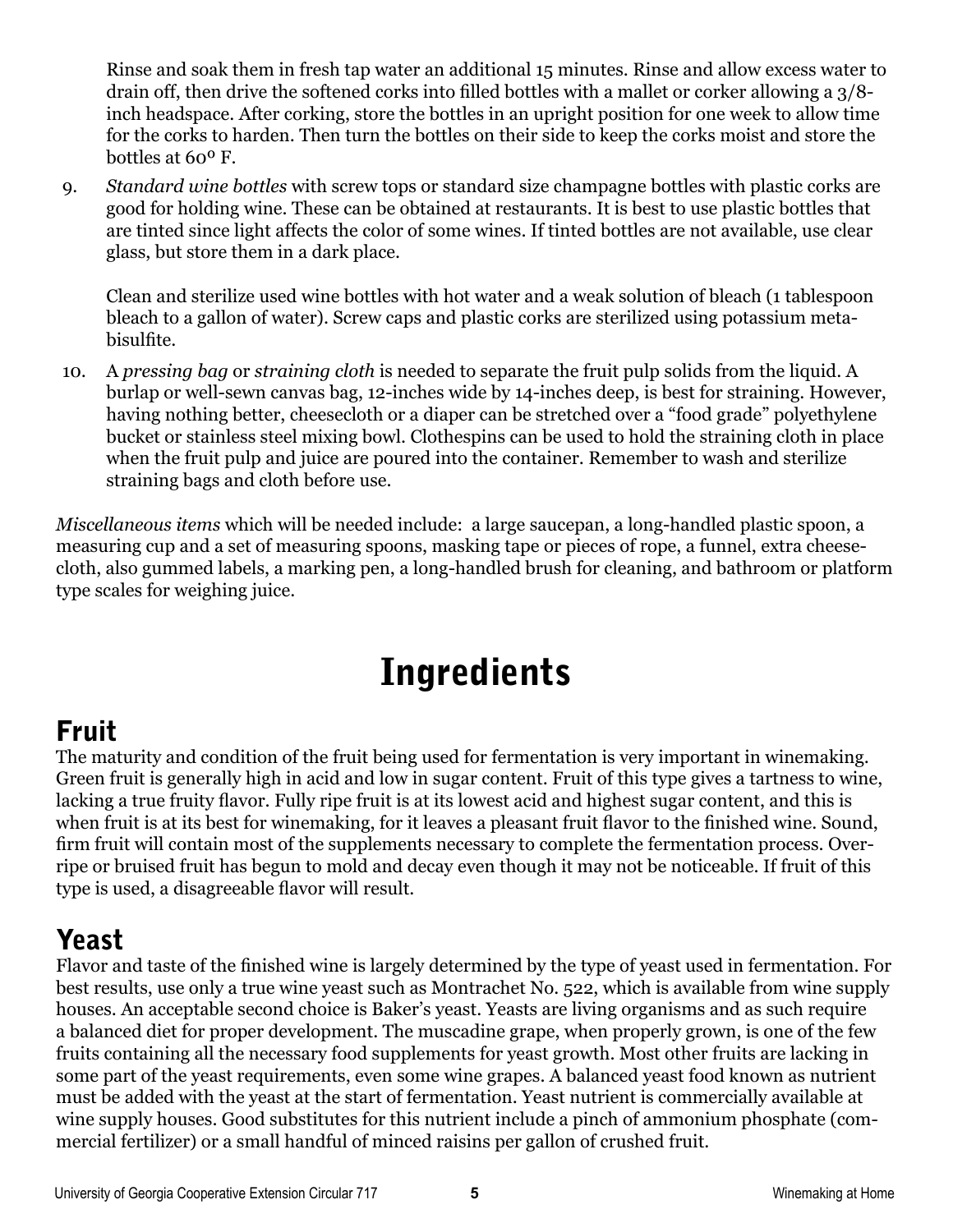### Acid

Fruits vary a great deal in their acid content or tartness. Lack of acid gives wine an insipid taste while too much acid gives a sharp tang and can affect fermentation. Correct wine acidity brings out the full flavor of the fruit. Acid strength in the juice should be from one-half to three-fourths of one percent. Grapes are high in tartaric acid and usually the finished grape wine has this desired acidity. Some, such as apple wine, are low in acidity and require the addition of citric acid or some lemon juice to the fruit juice before fermentation begins to improve the flavor. Add approximately one tablespoon lemon juice per gallon strained juice or pulp.

#### Tannin

Tannin gives wine its bite or astringency to overcome the greatest fault in wine, that of insipidness or flatness. Pears and grapes contain sufficient tannin in the skins and stems for winemaking, however, many other fruits including all white wines are lacking in tannin. To give wine its proper astringency, tannin must be added to these wines. Powdered tannin can be purchased commercially at wine supply houses with directions for its use. If tannin is not readily available, add several tablespoons of strong tea to the fermenting crushed fruit to improve the astringency of the finished wine.

#### Sugar

The amount of sugar used controls the sweetness of the wine and at the same time is directly responsible for its alcohol content. Sugar, when fermented, gives one-half its amount of alcohol by volume. Thus, when completely fermented, a fruit having 22 percent sugar (fruit sugar plus added sugar) will give a wine with 11 percent alcohol. Wine containing less than 10 percent alcohol content will be thin and sour and will not keep. Under normal circumstances most yeasts have difficulty completing fermentation at sugar levels above 24 percent. Hence any sugar content in excel of 24 percent is going to remain in the finished product, resulting in sweet wine.

Sugar used in winemaking can be either ordinary household sugar or corn sugar also known as dextrose. Dextrose can be purchased at wine supply houses and is said to produce smoother wine when large amounts of sugar are needed. Sugar is best added to the raw juice in the form of sugar syrup, prepared by dissolving two cups sugar in one cup boiling water. One cup of sugar syrup is then equivalent to a 50 percent sugar solution. Adding several cups of sugar syrup every few days until the total sugar requirement has been met is the best method of keeping a good strong fermentation in progress.

#### Gelatin

Ordinarily, a wine of good alcoholic strength will clear itself if allowed to stand. But it sometimes happens, after several rackings, that a wine apparently good in other respects refuses to clear up properly. These wines may be artificially clarified using powdered kitchen gelatin. Measure out one level teaspoon gelatin for every five gallons wine. Add the gelatin to about a quart of drawn wine and dissolve by warming to 100º F while mixing well. Return this quart to the original bulk of wine and stir for 10 minutes, seal and let stand until wine clears. Since the gelatin settles tannin, along with other impurities, it is necessary to add tannin (amount equal to that of gelatin used) back to the wine.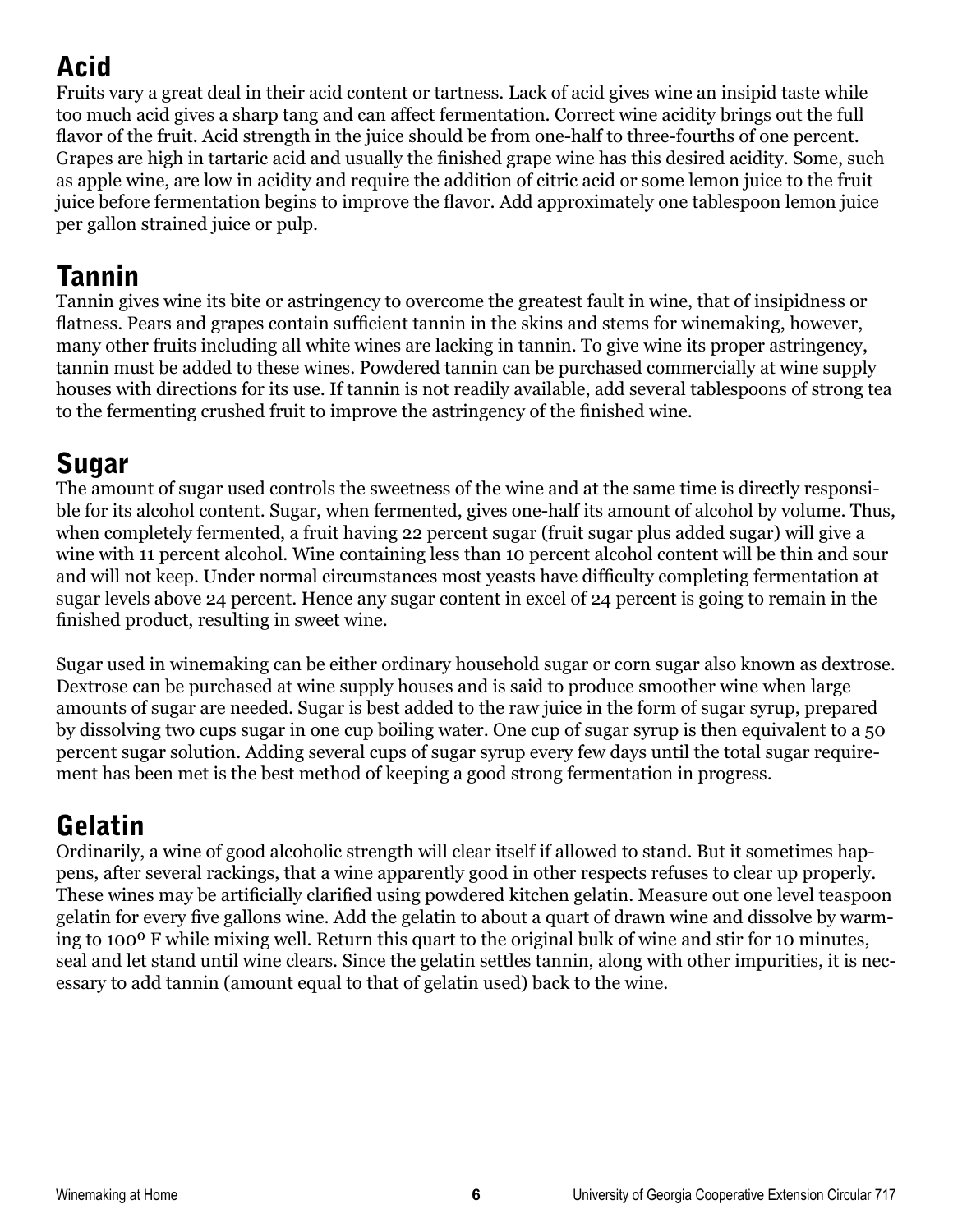### The Winemaking Process

*(See Pages 11-13)*

#### Step 1 – Cleaning

Clean all winemaking equipment and bottles thoroughly before starting an operation. Don't use soap or detergents as their residues can impart an off-taste to the wine. Use hot water and a long-handled stiff brush to clean primary and secondary fermentors and bottles. To remove the industrial film off polyethylene, fill the container with hot water and add a pound of baking soda; then let set several hours before rinsing. After cleaning, swirl a weak bleach solution (1/4 cup bleach per gallon of water) in the containers to disinfect them. Use hot water to rinse through the siphon hose.

#### Step 2 – Preparing the Fruit

To begin, remove stems and unripe fruit. Trim or remove all rotten fruit. Rinse the fruit with cool water and allow to drain in a colander. Crush the fruit in order to free the juice for fermentation. Soft fruits such as berries and grapes can best be handled by spreading a thin layer in the bottom of a large flat sauce pan and crushing them with a rolling pin or potato masher. Much better results are obtained with solid fruits, such as apples, when they are crushed in a food chopper.

NOTE: If white wine is desired, the juice is immediately separated from the fruit skins and pulp using a pressing bag or straining cloth and transferred to the secondary fermentor. For red wine, transfer the entire contents (juice, pulp, skins) to the primary fermentor.

#### Step 3 – Determining Sugar Content

The sugar content present in the juice prior to fermentation must be measured in order to know the exact amount of sugar needed to increase the level to 22 percent. To measure sugar content with a hydrometer, fill the glass cylinder with a sample of strained juice and immerse the heavy end of the hydrometer in it. Put the jar on a level surface and let the hydrometer ride in the juice until it becomes perfectly still. When it comes to rest, away from the sides of the cylinder, read the value at the surface of the liquid (not the part of the liquid which has climbed up the side of the instrument). Record this figure immediately so it will not be forgotten! The temperature of the juice should be about 75<sup>°</sup> F when the reading is taken.

#### Step 4 – Sterilizing Fruit

Dissolve either four Campden tablets or one-half teaspoon potassium metabisulfate in a pint of strained juice. Add this back to either the primary fermentor containing crushed fruit or to the secondary fermentor containing strained juice. Mix thoroughly, cover the container with double layered cheesecloth, secure in place with a rope, and wait four hours before proceeding to Step 5.

#### Step 5 – Adding of Nutrients

For fruits, other than grapes, add sufficient tannin (tea), citric acid (lemon juice), yeast nutrient (raisins) and sugar syrup to either the crushed fruit or strained juice as called for in the recipe.

#### Step 6 – Activating Wine Yeast

Activate a package of wine yeast (or Baker's yeast as the second choice) by dissolving it in a cup of strained juice. Add this to the crushed fruit or strained juice and mix well.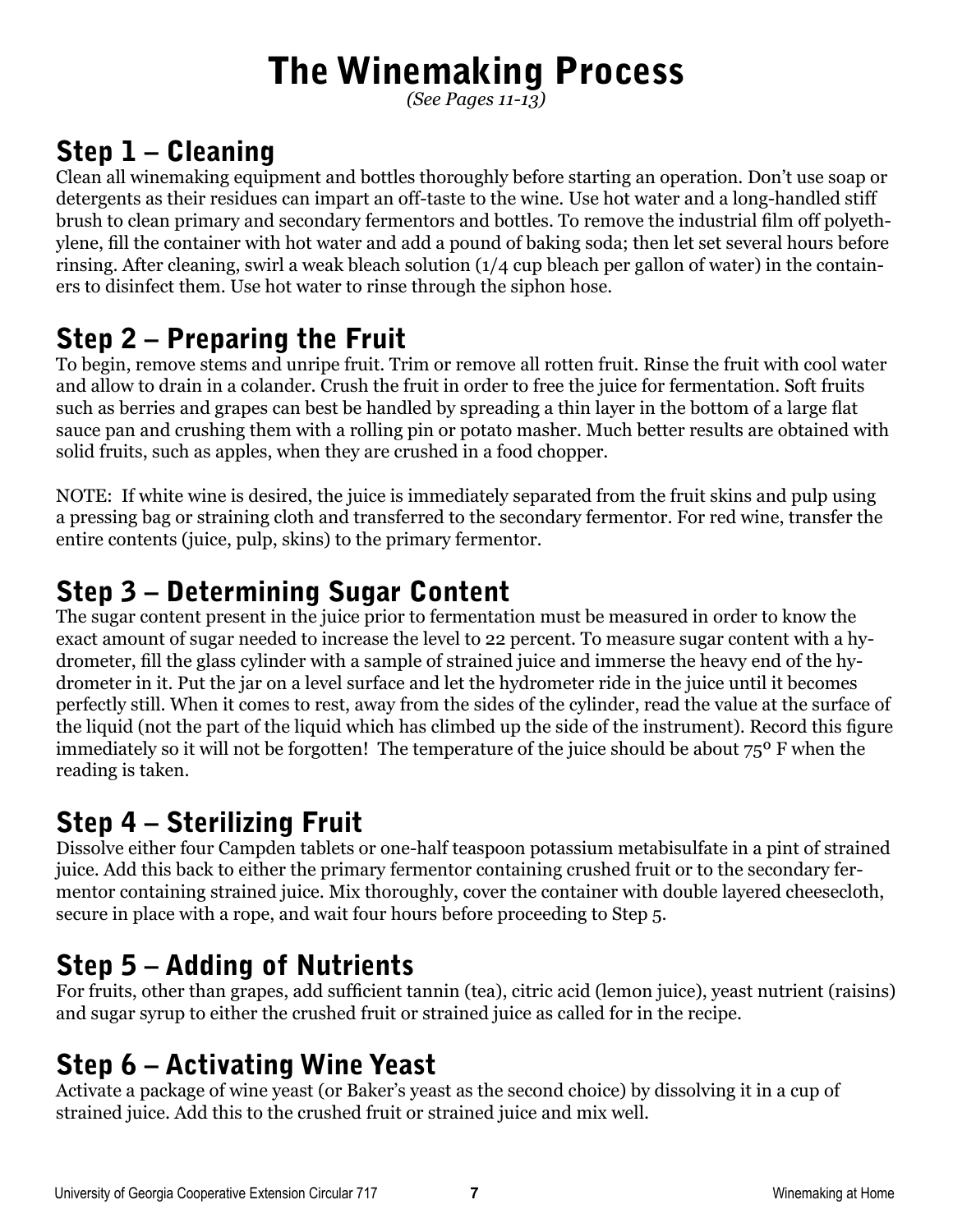#### Step 7 – Extracting Color for Red Wine

Cover the primary fermentor containing the crushed fruit with double layered cheesecloth, secure in place with a rope, and store in a warm place (60-70º F) such as a cellar or basement. Fermentation should begin within 24 hours. By the second day, the pulp should be in strong ferment. The solids in the pulp will float to the surface to form a cap over the fermenting juice.

At least twice a day this cap should be stirred thoroughly into the juice, always replacing the cover. It is most important that the fermenting pulp and juice be protected from small vinegar flies and other insects by covering during this period. Allow the fruit pulp to ferment from three to seven days in order to extract the desired color from the skins.

#### Step 8 – Straining Fruit Pulp

Using a pressing bag or several layers of cheesecloth, squeeze or strain the solids from the fermenting juice into a large saucepan. It is best to strain off the clear liquid first by holding back the surface solids, then gather the remaining solids in the bag or cloth and squeeze dry by slowly applying pressure. Do not squeeze hard enough to force pulp through the cloth and into the juice. Transfer the contents to the secondary fermentor using a plastic funnel to avoid spillage.

#### Step 9 – Determining Sugar Needed

The amount of sugar required to raise the sugar level of the juice to 22 percent can be calculated by a formula called the Pearson Square. It is diagramed below.

An example of how to use this formula for making five gallons of wine is as follows:

A sample of strained peach juice, drawn from a bushel of freshly crushed peaches was found to contain 10 percent sugar (value read at liquid's surface when tested with a hydrometer). After primary fermentation to extract color, 35 pounds of fermenting juice – determined by the difference between fermentor weight and fermentor weight + juice weight – were separated from the skins, seeds, and pulp. How much sugar (cups sugar syrup) should be added to the 35 pounds of juice to increase the initial sugar level of the juice from 10 to 22 percent?

To begin:

- 1. Place in the upper left-hand corner or a square the percent of sugar in the syrup. Syrup prepared at a rate of two cups sugar to one cup water contains 50 percent sugar.
- 2. In the lower left-hand corner place the percent of sugar (10) in the strained juice.
- 3. In the center of the square place the percent of sugar level (22) desired.
- 4. Now subtract the center figure from the figure in the upper left-hand corner, and place the remainder in the lower right-hand corner  $(50 - 22 = 28)$ .
- 5. Subtract the figure in the lower left-hand corner from the figure in the center and place the remainder in the upper right-hand corner  $(22-10 = 12)$ .

This last figure (12) is the number of cups of a 50 percent sugar syrup which must be added to 28 pounds of juice to increase the sugar level from 10 to 22 percent. But in this example, there are 35 pounds of juice. Therefore, to determine the number of cups of syrup required, simply divide the total pounds of juice (35) by the number in the lower right-hand corner of the square (28) and multiply by the number in the upper right-hand corner (12). First, divide  $35$  by  $28$  (= 1.25), the multiply the quotient by 12 (1.25 x 12 = 15). The result (15) will be the number of cups of sugar syrup which must be added to 35 pounds of juice to increase the sugar level from 10 to 22 percent.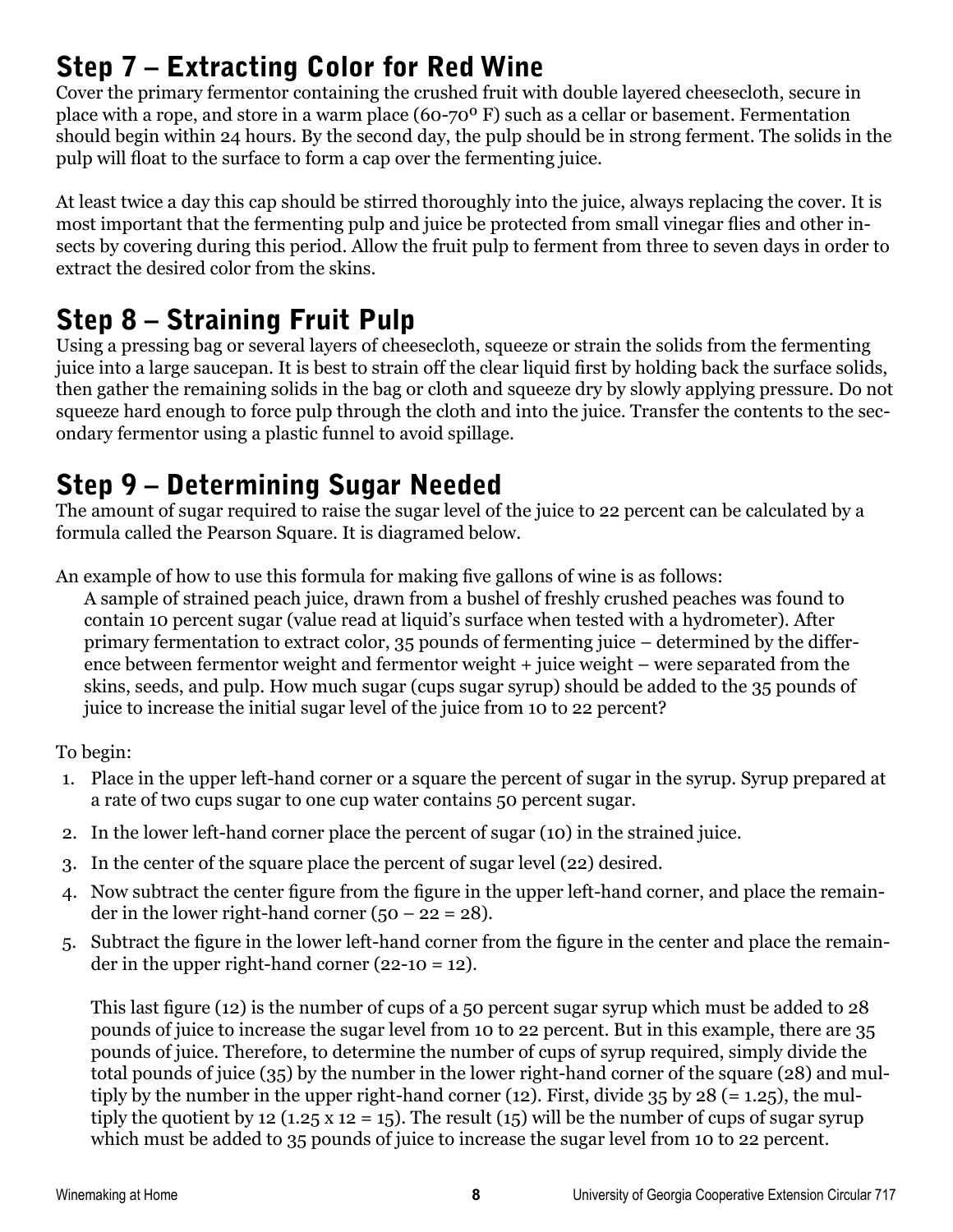#### Step 10 – Fermenting Red Wine

Dissolve the sugar required in water at a rate of two cups sugar to one cup water. Sterilize by brining to a rolling boil for a few minutes before setting aside to cool to room temperature. Add several cups of the sugar syrup to the fermenting juice and swirl gently to distribute. Don't add the entire sugar syrup solution to the fermenting juice because it may cause excessive bubble formation, resulting in overflow. Adding all the syrup may also stun or kill the yeast producing an inferior wine of low alcohol strength.

Next, seal the fermentor with a snug-fitting fermentation lock and set this container in a place having a constant temperature of between 60-70º F. Within a day or two, carbon dioxide bubbles will be seen steadily emerging from the fermentation lock, an indication that active fermentation has begun. Fermentation must be vigorous so that the heavier than air carbon dioxide gas produced will lie on top of the juice like a blanket to stop the yeast from obtaining oxygen from the air. Carefully remove the lock and add two cups sugar syrup, then quickly and securely replace the lock back in place on the fermentor. Gently swirl the container to dissolve the syrup. Repeat this process every four to five days or until the solution is entirely used. Fermentation will proceed about a month.

#### Step 11 – Fermenting White Wine

If fruit juice only had been used, there should be no solids to strain out and the liquid would have been placed into the secondary fermentor. While the strained juice is being sterilized, dissolve the sugar required in water, sterilize and cool as before. Follow the same recommendations for adding sugar as were stated for making red wine. Store the container at a temperature of between 60-70º F until fermentation almost ceases.

#### Step 12 – Racking the Wine

During the process of fermentation, a whitish, fine sediment, comprised mainly of dead yeast cells, is deposited on the bottom of the secondary fermentor. Racking is the process designed to separate the wine from this sediment and is performed by siphoning the wine from one container to another when fermentation has practically come to a stop. Using a chair or table, place the secondary fermentor 18 inches above the tope of a cleaned and sterilized five-gallon fermentor located on the floor. Insert a rubber hose approximately three-eights-inch in diameter and about five feet long into the secondary fermentor. Siphon the wine from this upper container into the lower one taking care not to stir up the sediment.

During this first racking, allow the wine to aerate slightly by falling from the middle of the container to the bottom. This oxygen is utilized by the remaining yeasts in the wine to complete the fermentation process. Add one-eighth-teaspoon potassium metabisulfite or one Campden tablet for every three gallons of siphoned wine to prevent spoilage. Replace the fermentation lock and wait a month before the next racking in order for fermentation to run to completion.

Some wines continue a very slow fermentation for several months and remain cloudy. They may require racking three or four times before they become sparkling clear and are ready for bottling. In each case, racking should be done without aeration, that is, the siphoning hose should be submerged below the liquid in the lower container to keep air out of the wine.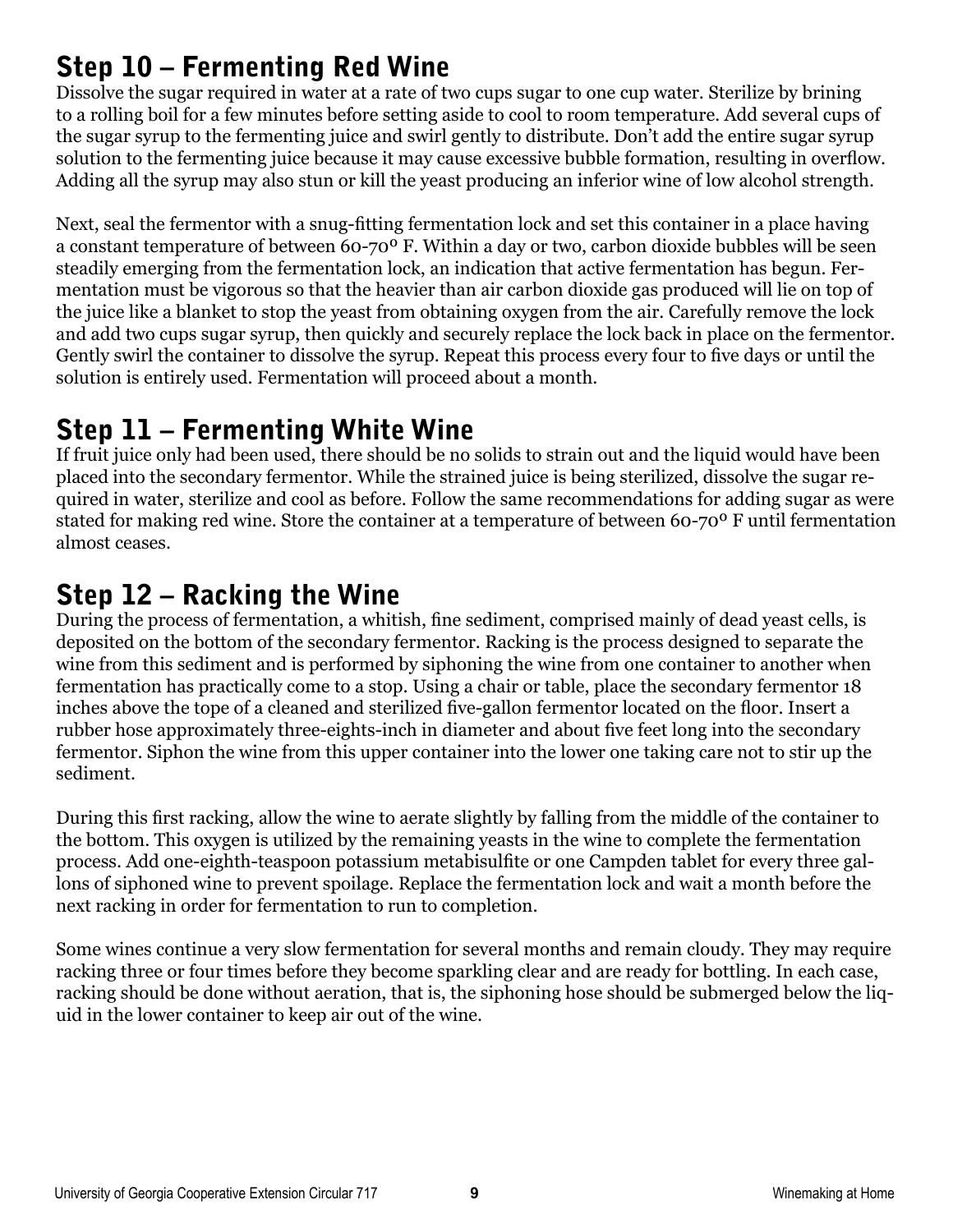### Equipment

| Rolling pin, or food<br>ı.<br>grinder, or food chopper       | <b>Primary fermentor</b><br>2. | 3. Secondary fermentor                   |
|--------------------------------------------------------------|--------------------------------|------------------------------------------|
| <b>Fermentation lock</b><br>4.                               | Hydrometer<br>5.               | <b>Siphoning unit</b><br>6.              |
|                                                              |                                |                                          |
|                                                              |                                |                                          |
| <b>Campden tablets or po-</b><br>7.<br>tassium metabisulfite | 8. Wooden hand corker          | 10. Pressing bag or strain-<br>ing cloth |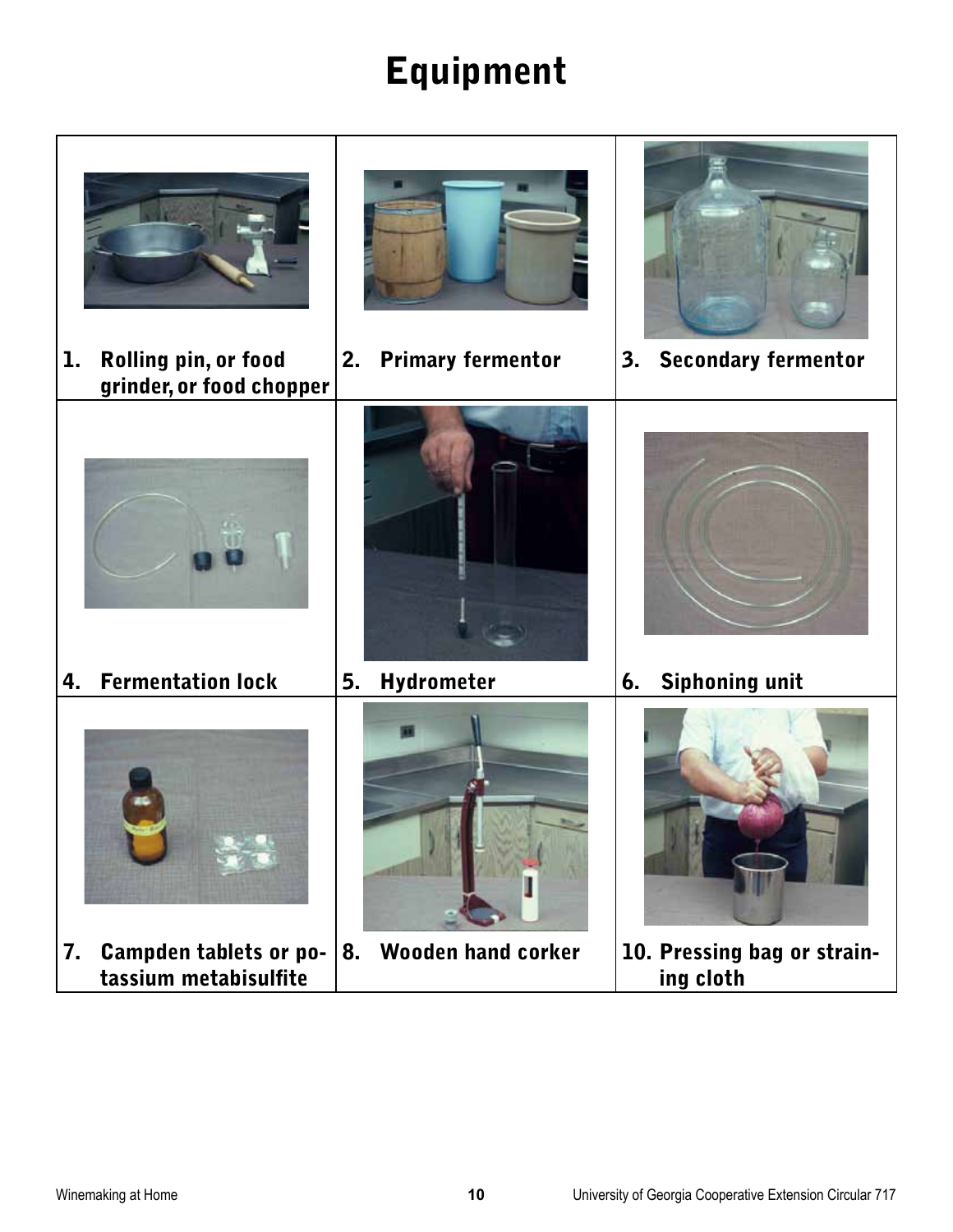### The Winemaking Process



Step 2 – Preparing the Fruit







Step 3 – Determining Sugar Content





#### Step 4 – Sterilizing Fruit

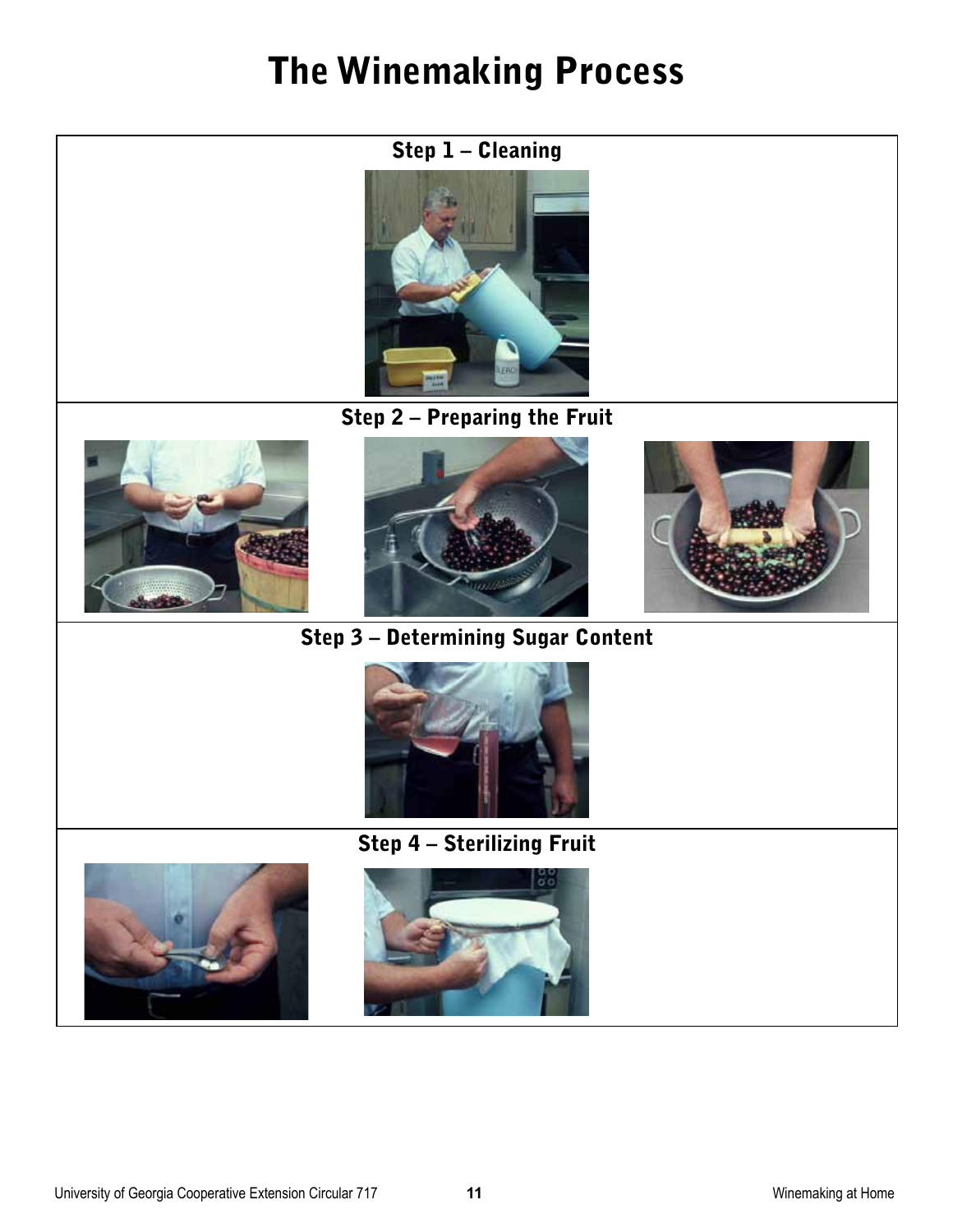#### Step 6 – Activating Wine Yeast





#### Step 7 – Extracting Color for Red Wine





Step 8 – Straining Fruit Pulp



#### Step 10 – Fermenting Red Wine





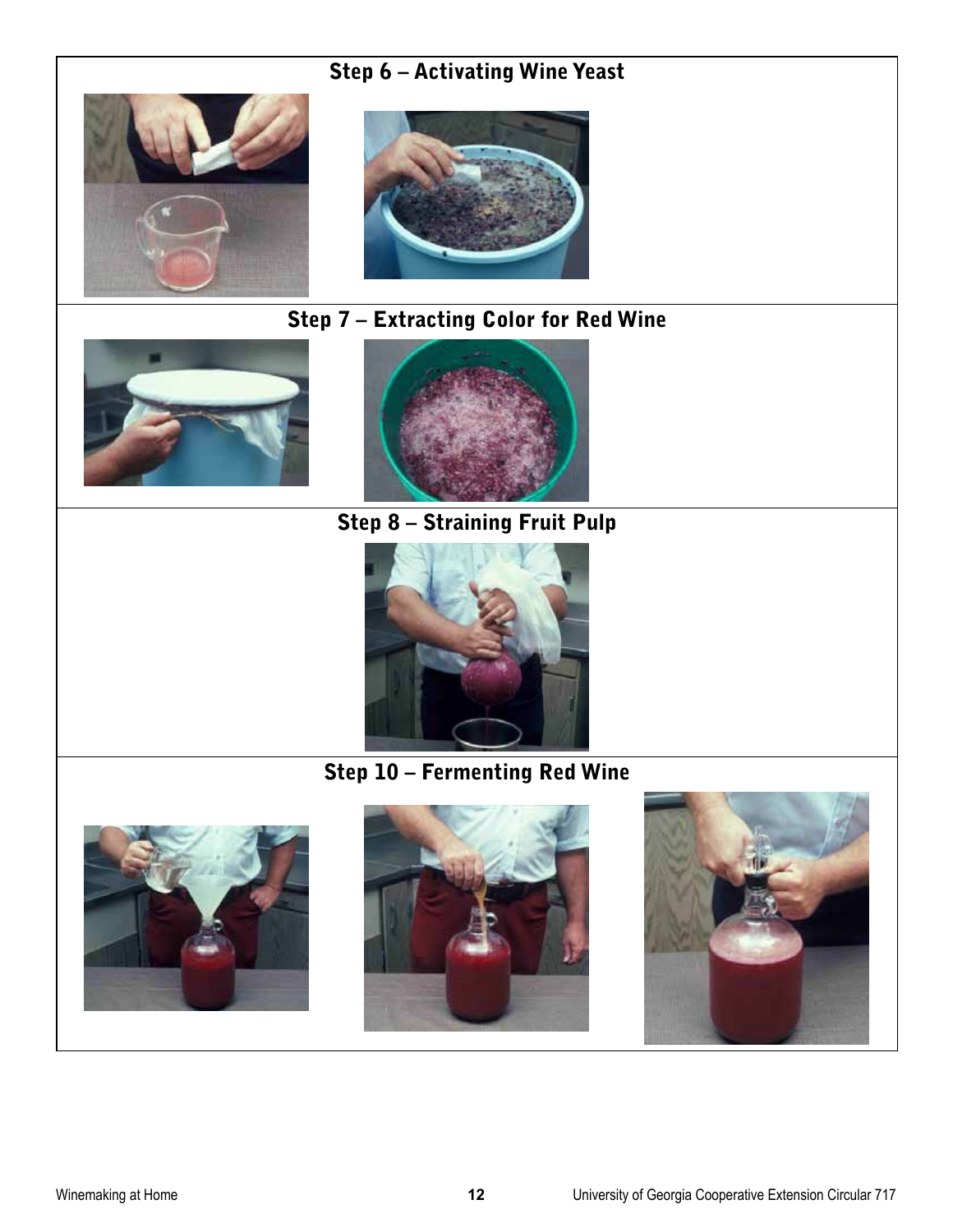#### Step 12 – Racking the Wine









Step 14 – Bottling the Wine





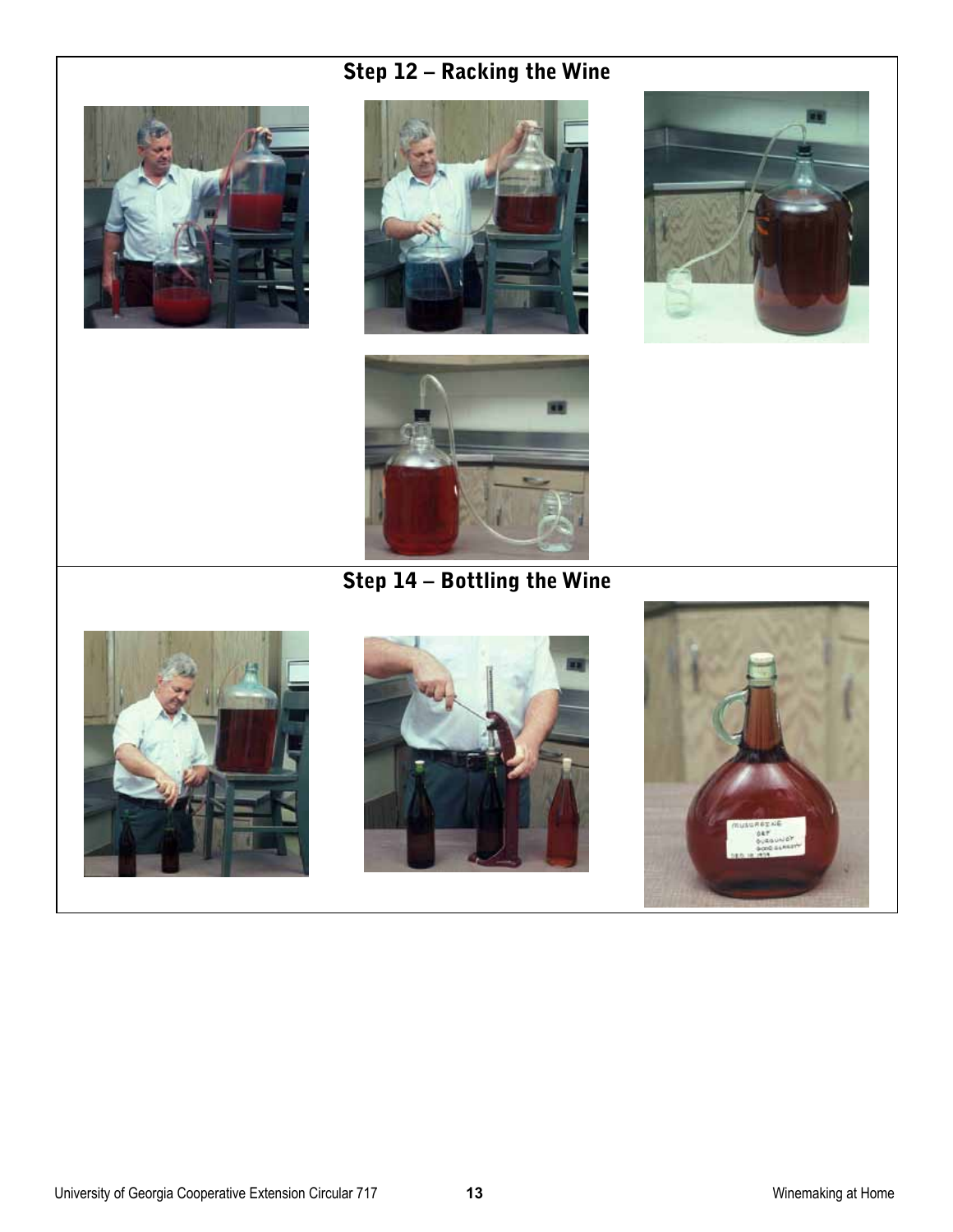#### Step 13 – Clarifying the Wine – Optional

The chilling (30-40º F) of grape wine, after racking, prompts the natural clarification of this wine. Unwanted matter and suspended solids including potassium bitartrate, are precipitated as crystals in the bottom of the container. Other wines can be treated with gelatin if they will not clear under any circumstances. The gelatin combines with tannin present in the mix to form a milky colored solution. This will in turn settle slowly, dragging down any suspended materials to the bottom of the fermentor. It will take about a month for the wine to clarify, after which it is siphoned from the sediment. The disadvantage of using this treatment is that tannin, which gives wine its unique taste, is removed. It is necessary then to mix tannin back into the wine using approximately the weight of gelatin needed to initiate clarification.

#### Step 14 – Bottling the Wine

When fermentation has completely stopped, the wine should be sparkling clear and ready to bottle. Wine should be siphoned without aeration into bottles for aging. This limits the chance of off-flavor and off-color development due to oxidation.

Also, dissolve one-eighth-teaspoon potassium metabisulfite or one Campden tablet for every three gallons of wine in the fermentor prior to siphoning into bottles to prevent bacterial spoilage. An inexpensive hand corker, which is driven by a mallet, can be used to drive corks into wine bottles. In addition, a small corking machine operated by levers can be used to compress corks into the bottles. If screw-tops or plastic tops are used, cap the bottles loosely the first day of filling to allow residual gases to escape. Next day, tighten them in place.

Once wine has been bottled, each bottle should be labeled giving information as to its sweetness, flavor, clarity, etc. Also, a file or notebook should be kept on winemaking procedures so fine adjustments can be made from one year's production to another in order to produce wines exactly as you would like to have them.

#### Step 15 – Storing the Wine

Wines age best at an even 60<sup>°</sup> F temperature. A clean, dry basement shielded from light is an ideal place for wine storage. Wine should be stored on its side to keep the cork moist and to prevent the entrance of spoilage bacteria. During aging, subtle changes in the flavor of wine take place contributing to each wine's characteristic bouquet and appeal. Sedimentation may take place with aging. If sediment does occur, carefully decant the clear wine to a clean bottle before serving.

Wine can be consumed anytime after bottling; however, increased aging will mellow and bring out the unique flavors of the wine. For superior clarity and flavor, wine must be aged about a year before consumption.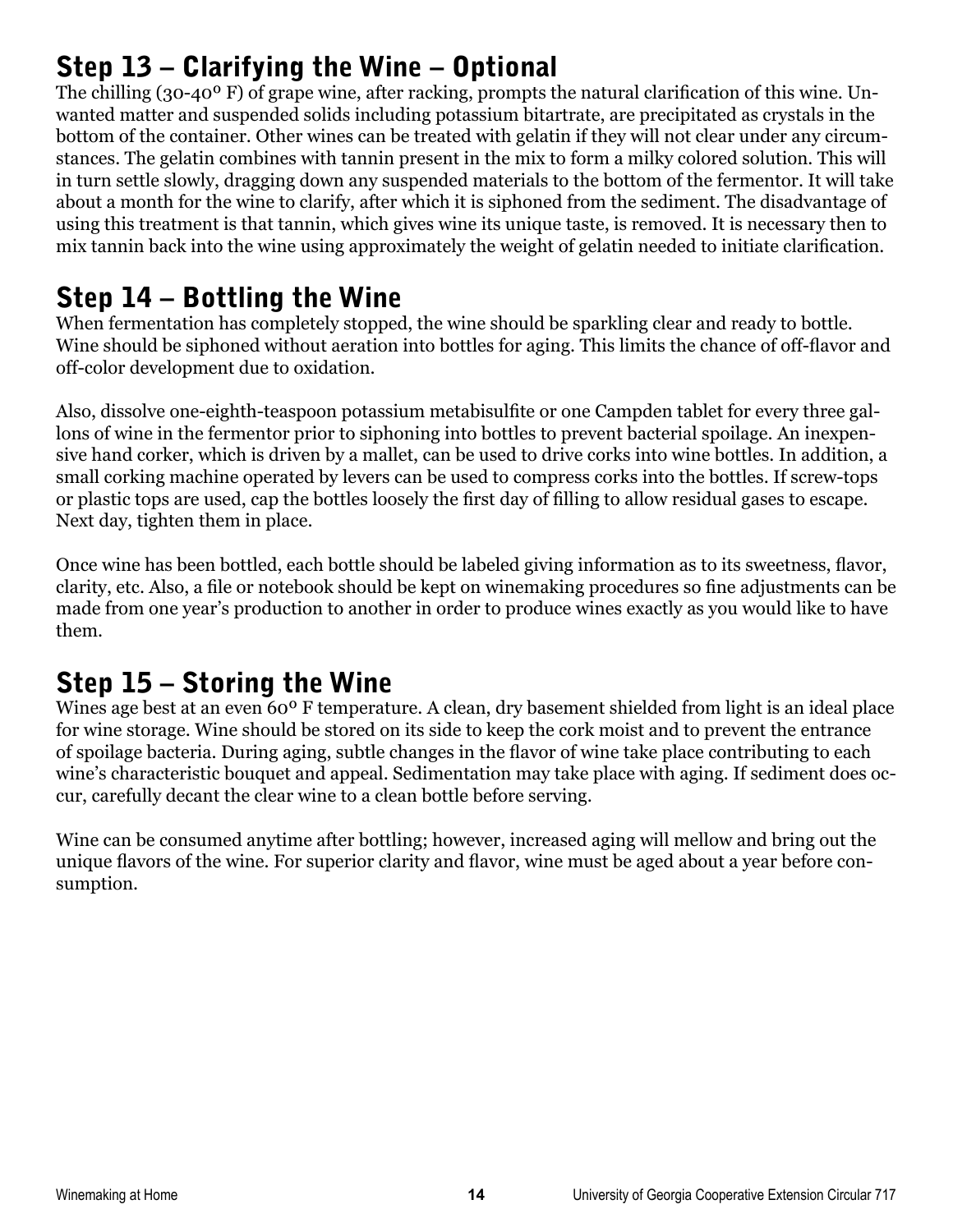### Wine Recipes

A wine recipe can be nothing more than a basic guide to making wine. This is due to the variables that occur in the composition of a specific fruit when grown under varying climatic, soil, and seasonal conditions. Generally, hot, dry weather will produce more sugar in a fruit, while cool, damp weather tends to increase the acidity. In addition, the degree of fruit maturity affects its sugar-acid ration, riper fruit being higher in sugar content and green fruit being more acidic. These are some of the factors that must be considered in formulating an acceptable wine recipe.

Some selected fruit recipes which will make both dry and sweet wines follow. For consistent results in making good quality dry wines, a hydrometer should be used to measure critical sugar needs; much more sugar than the critical amount will produce a sweet wine. To prevent bacterial spoilage, wines must have 11 percent alcohol content. If a sweet wine is desired, a simple method for determining sweetness is to taste the wine when fermentation stops; then add enough sugar syrup to make the wine as sweet as desired prior to racking.

#### Blackberry or Blueberry Wine (Dry)

- 2 ½ gallons of fresh, ripe berries
- 15-20 cups sugar syrup (approximately)
	- 6 Campden tablets
	- 1 package wine yeast
	- 8 ounces lemon juice
	- 5 ounces minced raisins

Thoroughly mash fruit in a large container; measure and record sugar content of strained juice with hydrometer. Crush and add four Campden tablets to the container, cover with cheesecloth, and let stand four hours at room temperature. Add five cups sugar syrup, lemon juice and yeast to container, cover and allow to ferment seven days at 60-70º F, stirring pulp thoroughly twice daily.

Strain pulp, place juice in secondary fermentor and weigh. Use formula to calculate number of cups syrup needed (be sure to deduct 5 cups from this number); then add five additional cups syrup, minced raisins, attach fermentation lock and store at 60º F. Add quickly two and one-half cups sugar syrup every four or five days until all the syrup has been added. Fermentor should be 95 percent full to prevent oxidation of wine. When fermentation has almost stopped, rack wine into clean fermentor, add one Campden tablet, replace lock and let stand a month to clear. If not clear after this time, rack again, adding one Campden tablet; bottle, label and store at 60º F for aging.

#### Blackberry or Blueberry Wine (Sweet)

- 5 gallons of fresh, ripe berries
- 35 cups sugar syrup (approximately)
- 6 Campden tablets
- 1 package wine yeast
- 5 ounces minced raisins

Thoroughly mash fruit, add four crushed Campden tablets, cover with cheesecloth and allow container to stand four hours at room temperature. Add 15 cups sugar syrup, yeast and allow to ferment five days at a temperature between 60-70º F, stirring pump thoroughly twice daily. Strain off pulp and place juice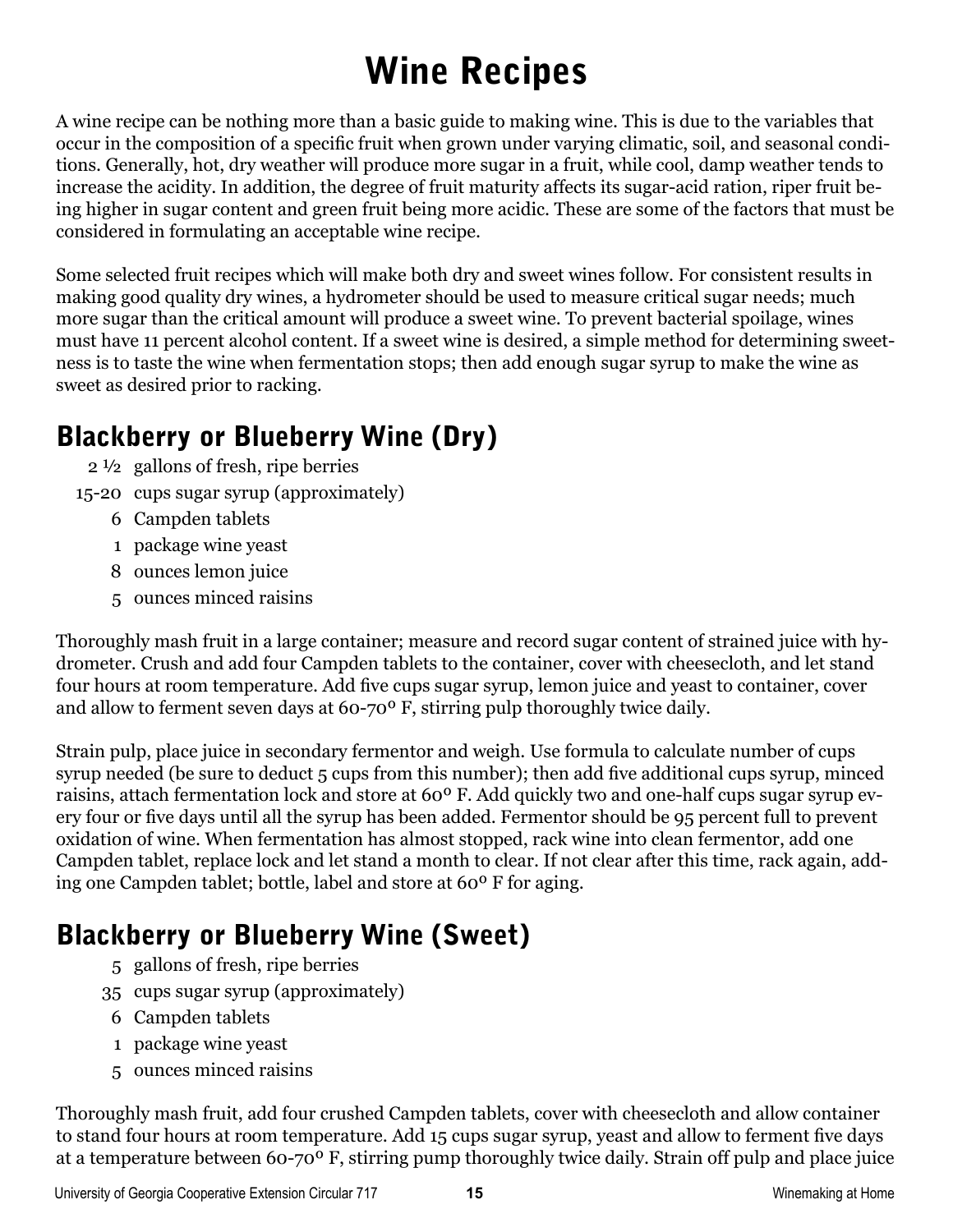in secondary fermentor; add 10 more cups sugar syrup and minced raisins, attach fermentation lock and store at 65º F. Every four or five days, quickly add two and one-half cups sugar syrup until all syrup has been added. When fermentation has nearly stopped, rack wine in clean fermentor; add one crushed Campden tablet, replace lock and let stand a month to clear. If wine is not clear after this time, rack a second time, add one Campden tablet, bottle label, and store at 60º F for aging.

#### Raspberry or Strawberry Wine (Dry)

- 2 ½ gallons of fresh, ripe berries
- 15-20 cups sugar syrup (approximately)
	- 6 Campden tablets
	- 1 package wine yeast
	- 5 ounces minced raisins
	- 5 tablespoons strong tea
	- 8 ounces lemon juice

Thoroughly mash fruit in large container; measure and record sugar content of strained juice with hydrometer; crush and add four Campden tablets to the container, cover with cheesecloth and let stand four hours at room temperature. Add five cups sugar syrup, lemon juice and yeast to container, cover and allow to ferment seven days at a temperature between 60-70º F, stirring thoroughly twice daily. Strain pulp, place juice in secondary fermentor and weigh; use formula to calculate number of cups syrup needed (be sure to deduct 5 cups from this number). Then add five additional cups syrup, minced raisins and tea, attach fermentation lock and store at 65º F; every four or five days, quickly add two and one-half cups sugar syrup until all syrup has been added. Fermentor should be 95 percent full to prevent oxidation of the wine. When fermentation has almost stopped, rack wine into clean container, add one crushed Campden tablet, replace lock and let stand a month to clear. If not clear after this time, rack again, adding one Campden tablet; bottle, label and store at 60º F for aging.

#### Raspberry or Strawberry Wine (Sweet)

- 5 gallons of fresh, ripe berries
- 35 cups sugar syrup (approximately)
- 6 Campden tablets
- 1 package wine yeast
- 5 ounces minced raisins
- 5 tablespoons strong tea
- 8 ounces lemon juice

Thoroughly mash fruit, add four crushed Campden tablets, cover with cheesecloth and allow container to stand four hours at room temperature. Add 10 cups sugar syrup, lemon juice, tea and yeast and allow seven days to ferment at a temperature between 60-70º F, stirring thoroughly twice daily. Strain off pulp and place juice in secondary fermentor; add 10 more cups sugar syrup and minced raisins, attach fermentation lock and store at 65º F.

Every four or five days, quickly add two and one-half cups sugar syrup until all syrup has been added. When fermentation has nearly stopped, rack wine in clean fermentor; add one crushed Campden tablet, replace lock and let stand a month to clear. If wine is not clear after this time, rack a second time, add one Campden tablet, bottle label, and store at 60º F for aging.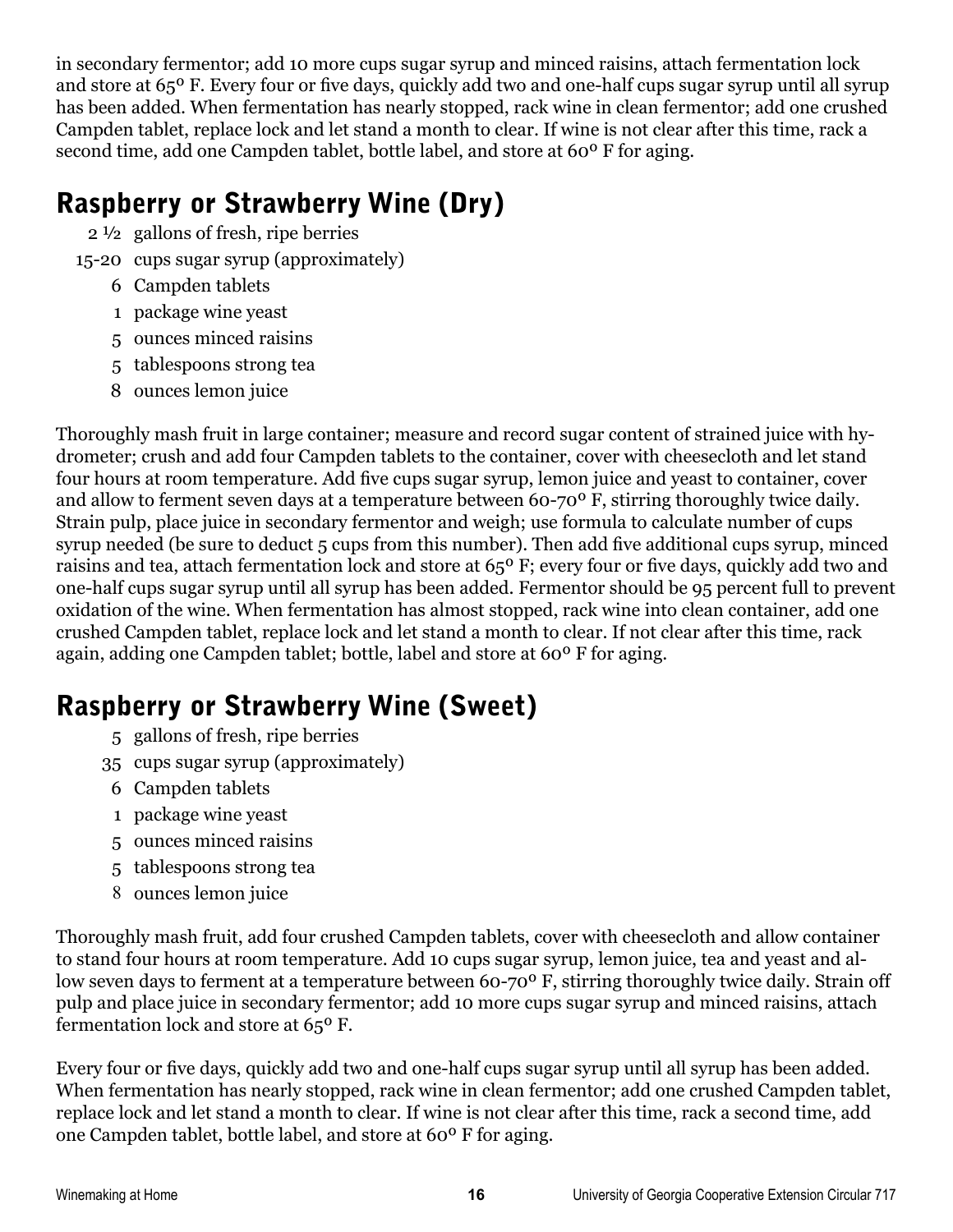#### Apple or Crabapple Wine (Dry)

- 2 ½ gallons juice from fresh, ripe apples
- 15-20 cups sugar syrup (approximately)
	- 6 Campden tablets
	- 1 package wine yeast
	- 3 ounces minced raisins
	- 8 ounces lemon juice

Peel, core and quarter only fresh, ripe apples; grind in a food chopper to extract the juice. Measure and record sugar content of strained juice with hydrometer. If necessary, strain juice into large container, crush and add four Campden tablets, cover with cheesecloth, and allow contents to stand four hours at room temperature. Transfer juice to clean secondary fermentor and weigh; use formula to calculate number of cups syrup needed; add raisins, lemon juice, yeast and five cups sugar syrup to fermentor, attach fermentation lock and store at 65º F.

Every three or four days, quickly add five additional cups sugar syrup and repeat this process until all the syrup has been added. The fermentor should be 95 percent full to prevent oxidation of wine. When fermentation has almost stopped, rack wine into clean fermentor, add one crushed Campden tablet, replace lock and let stand a month to clear. If not clear after this time, rack again, adding one Campden tablet; bottle, label and store at 60º F for aging.

#### Apple or Crabapple Wine (Sweet)

- 2 ½ gallons juice from fresh, ripe apples
	- 35 cups sugar syrup (approximately)
	- 6 Campden tablets
	- 1 package wine yeast
	- 3 ounces minced raisins
	- 8 ounces lemon juice

Peel, core and quarter only fresh, ripe apples; grind in a food chopper to extract the juice. If necessary, strain juice into large container, crush and add four Campden tablets, cover with cheesecloth, and allow contents to stand four hours at room temperature. Transfer juice to clean secondary fermentor and add raisins, lemon juice, yeast and ten cups sugar syrup to fermentor, attach fermentation lock and store at 65º F.

Every three or four days, quickly add five additional cups sugar syrup and repeat this process until all the syrup has been added. When fermentation has almost stopped, rack wine into clean fermentor, add one crushed Campden tablet, replace lock and let stand a month to clear. If not clear after this time, rack again, adding one Campden tablet; bottle, label and store at 60º F for aging.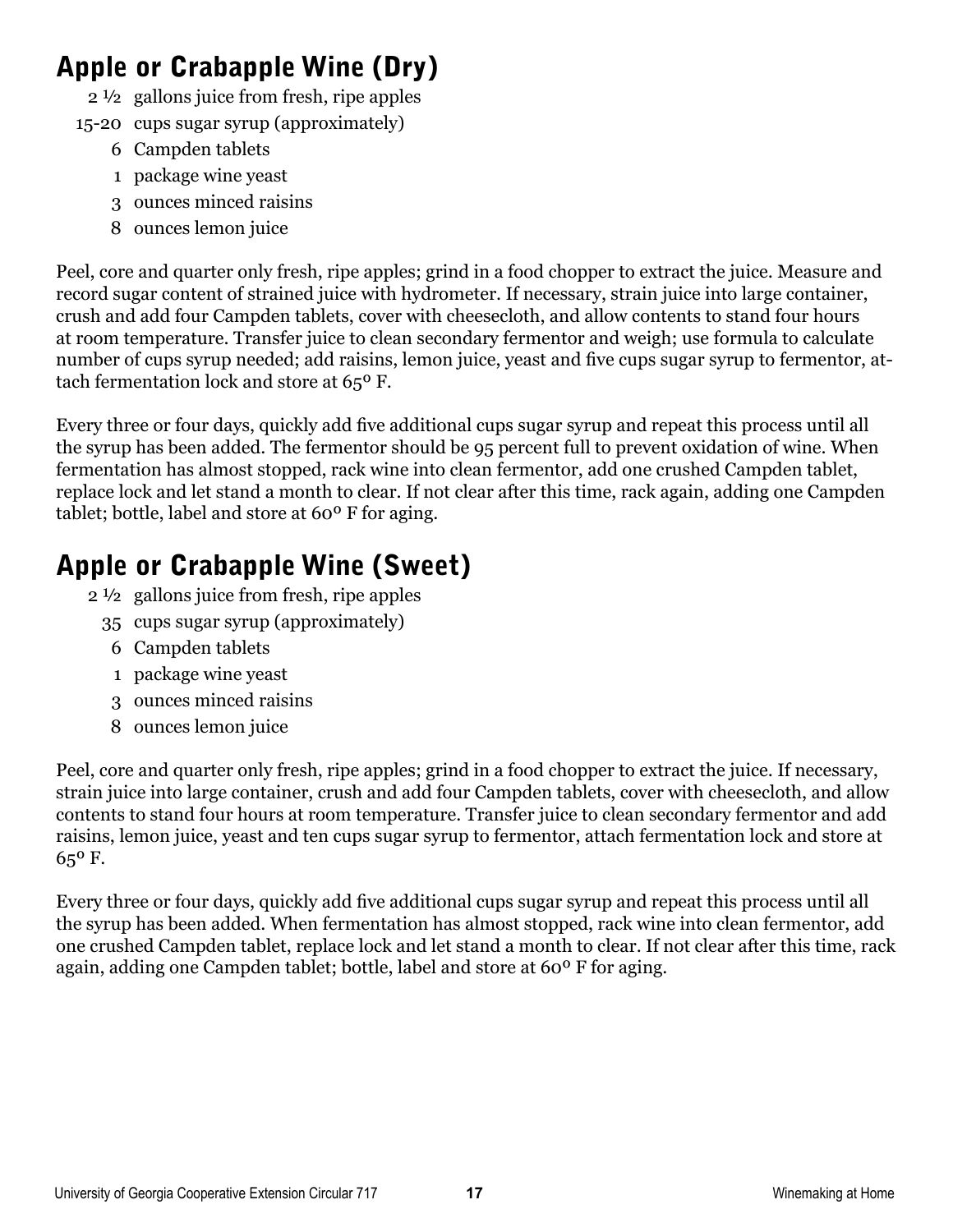#### Peach or Plum Wine (Dry)

- 2 ½ gallons fresh fruit
- 15-20 cups sugar syrup (approximately)
	- 6 Campden tablets
	- 1 package wine yeast
	- 8 ounces lemon juice
	- 20 tablespoons strong tea
		- 3 ounces minced raisins
		- 5 cups boiled and cooled water

Deseed and mash fruit with a food chopper. Measure and record sugar content of strained juice with hydrometer. Crush four Campden tablets and add to container of fruit, cover with cheesecloth and let stand four hours at room temperature. Add five cups sugar syrup and yeast to container, cover and allow to ferment six days as a temperature between 60-70º F, stirring pulp thoroughly twice daily. Strain pulp, place juice in secondary fermentor and weigh. Use formula to calculate number of cups syrup needed (be sure to deduct 5 cups from this number). Add five additional cups syrup, lemon juice, tea, raisins and five cups boiled and cooled water. Attach fermentation lock and store at 65º F. Every four or five days, quickly add five cups sugar syrup and repeat this process until all the syrup has been added.

The fermentor should be 95 percent full to prevent oxidation of wine. When fermentation has almost stopped, rack wine into clean container, add one crushed Campden tablet, replace lock and let stand a month to clear. If not clear after this time, rack again, adding one Campden tablet; bottle, label and store at 60º F for aging.

#### Peach or Plum Wine (Sweet)

- 2 ½ gallons fresh fruit
	- 35 cups sugar syrup (approximately)
	- 6 Campden tablets
	- 1 package wine yeast
	- 8 ounces lemon juice
	- 20 tablespoons strong tea
		- 3 ounces minced raisins
		- 5 cups boiled and cooled water

Deseed and mash fruit with a food chopper. Crush four Campden tablets and add to container of fruit, cover with cheesecloth and let stand four hours at room temperature. Add ten cups sugar syrup and yeast to container, cover and allow to ferment six days as a temperature between 60-70º F, stirring pulp thoroughly twice daily. Strain pulp, place juice in secondary fermentor and add five additional cups syrup, lemon juice, tea, raisins and five cups boiled and cooled water. Attach fermentation lock and store at 65º F.

Every four or five days, quickly add five cups sugar syrup and repeat this process until all the syrup has been added. When fermentation has almost stopped, rack wine into clean container, add one crushed Campden tablet, replace lock and let stand a month to clear. If not clear after this time, rack again, adding one Campden tablet; bottle, label and store at 60º F for aging.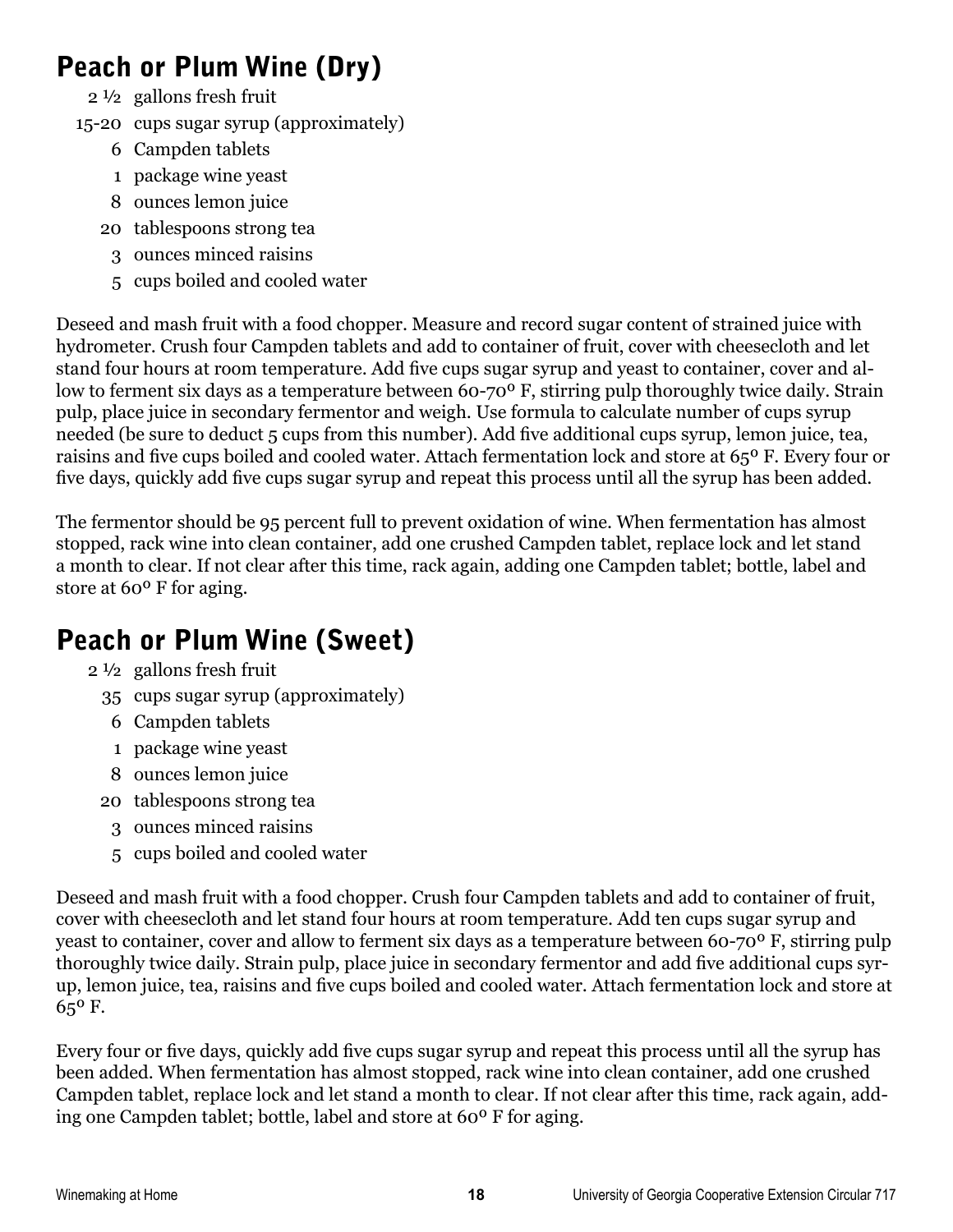#### Pear Wine (Dry)

- 2 ½ gallons mashed, fresh, ripe fruit
- 15-20 cups sugar syrup (approximately)
	- 6 Campden tablets
	- 1 package wine yeast
	- 8 ounces lemon juice
	- 3 ounces minced raisins
	- 5 cups boiled and cooled water

Quarter and thoroughly mash fruit with a food chopper. Measure and record sugar content of strained juice with hydrometer. Crush four Campden tablets and add to container of juice, cover with cheesecloth and let stand four hours at room temperature. Add five cups sugar syrup and yeast to container, cover and allow to ferment two days as a temperature between 60-70º F, stirring pulp thoroughly twice daily. Strain off pulp and place juice in secondary fermentor and weigh. Use formula to calculate number of cups syrup needed (be sure to deduct 5 cups from this number). Add five additional cups syrup, lemon juice, raisins and five cups boiled and cooled water. Attach fermentation lock and store at 65º F.

Every four or five days, quickly add two and one-half cups sugar syrup and repeat this process until all the syrup has been added. The fermentor should be 95 percent full to prevent oxidation of wine. When fermentation has almost stopped, rack wine into clean container, add one crushed Campden tablet, replace lock and let stand a month to clear. If not clear after this time, rack again, adding one Campden tablet; bottle, label and store at 60º F for aging.

#### Pear Wine (Sweet)

- 2 ½ gallons mashed, fresh, ripe fruit
	- 30 cups sugar syrup (approximately)
		- 6 Campden tablets
		- 1 package wine yeast
		- 8 ounces lemon juice
		- 3 ounces minced raisins
		- 5 cups boiled and cooled water

Quarter and thoroughly mash fruit with a food chopper and place in large container. Crush and add four Campden tablets add to container, cover with cheesecloth and let stand four hours at room temperature. Add ten cups sugar syrup and yeast to container, cover and allow to ferment two days as a temperature between 60-70º F, stirring pulp thoroughly twice daily. Strain off pulp and place juice in secondary fermentor. Add five additional cups syrup, lemon juice, raisins and five cups boiled and cooled water. Attach fermentation lock and store at 65º F.

Every four or five days, quickly add five cups sugar syrup and repeat this process until all the syrup has been added. When fermentation has almost stopped, rack wine into clean container, add one crushed Campden tablet, replace lock and let stand a month to clear. If not clear after this time, rack again, adding one Campden tablet; bottle, label and store at 60º F for aging.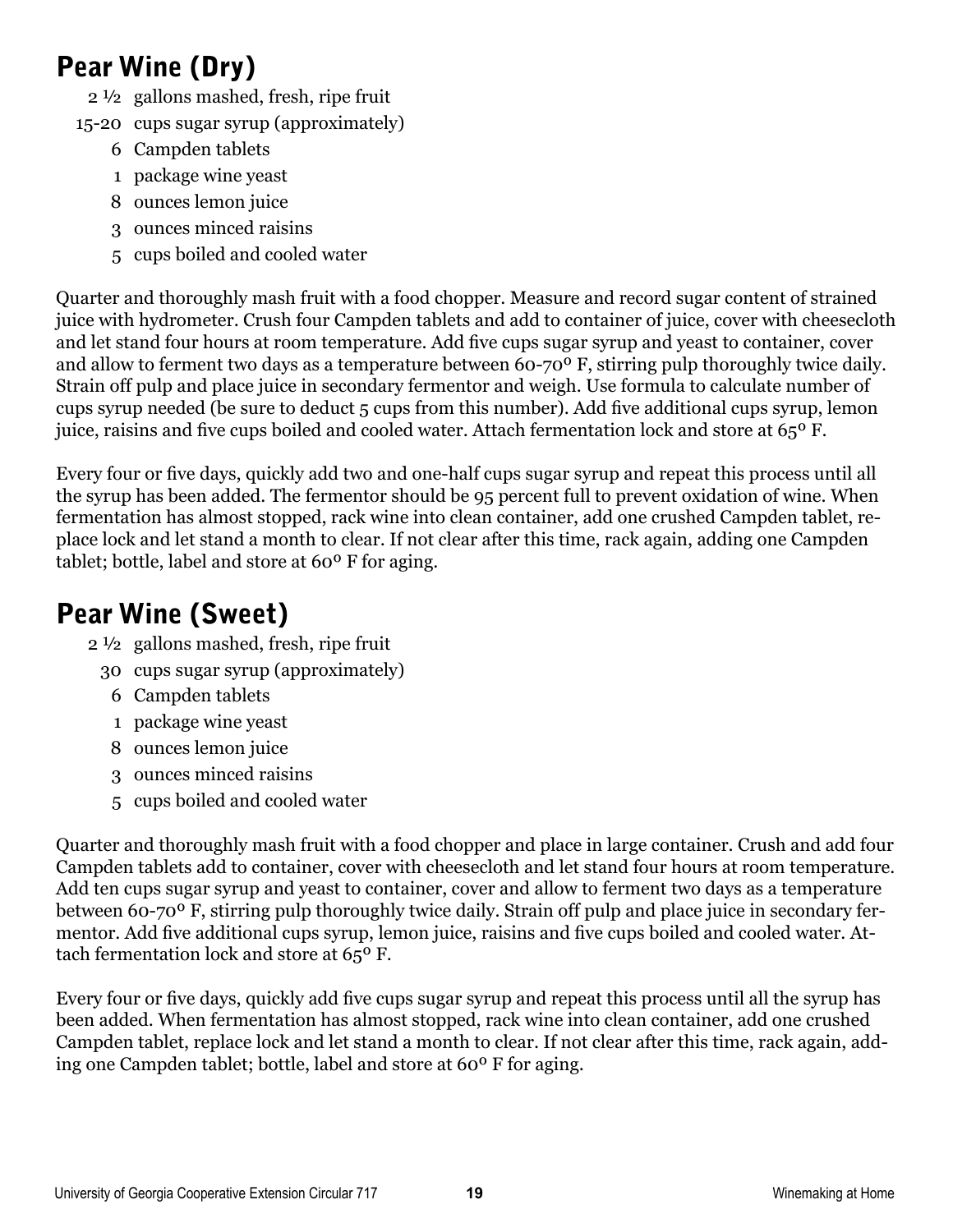#### Muscadine Grape Wine (Dry)

- 8 gallons fresh, ripe berries
- 5 pounds sugar (approximately)
- 6 Campden tablets
- 1 package wine yeast

For a red wine, use dark-skinned varieties such as "Hunt" or "Cowart", and for a white wine, use lightskinned varieties such as "Scuppernong" or "Carlos". Thoroughly mash fruit in a large container. Measure and record sugar content of strained juice with hydrometer. Crush four Campden tablets and add to container of juice, cover with cheesecloth and let stand four hours at room temperature. Activate yeast by suspending in a cup of warm water, add to container, cover and let stand four hours at a temperature between 60-70º F until fermentation begins. For *white wine*, strain pulp immediately and transfer contents to a secondary fermentor. For *red wine*, allow the juice to ferment three to five days, stirring the pulp thoroughly twice daily. Strain off pulp and place juice in secondary fermentor.

In this case, the amount of sugar required to raise the sufar level of the juice to 22 percent can be calculated with this formula:

$$
S = \frac{22 - B}{78} x W
$$

#### **Where**

**S** = The pounds of sugar needed to raise the sugar content of the juice to 22 percent **W** = Weight of juice in primary or secondary fermentor **B** = Percent sugar in fresh juice tested with the hydrometer

An example of how to use this formula for making five gallons of wine would be as follows:

A sample of strained grape juice, drawn from a bushel of freshly crushed grapes, was found to contain 10 percent sugar (value read a liquid's surface when tested with a hydrometer). After primary fermentation to extract color, 35 pounds of fermenting juice (determined by difference between fermentor weight and fermentor weight + juice weight) were separated from the skins, seeds, and pulp.

How much sugar should be added to the 35 pounds of juice to increase the initial sugar level of the juice from 10 to 22 percent?

$$
S = \frac{22 - 10}{78} \times 35
$$
 
$$
S = \frac{12}{78} \times 35
$$
  
 
$$
S = 0.15 \times 35
$$
 
$$
S = 5.4 \text{ pounds}
$$

Therefore a total of 5.25 pounds sugar should be dissolved in 35 pounds of fermenting juice. Add one pound sugar per gallon of fermenting juice obtained in secondary fermentor, stopper and shake to dissolve. The dissolve remaining sugar in two quarts warm water, add to fermentor and mix well. Attach fermentation lock and store at 65º F.

When fermentation has almost stopped, rack wine into clean fermentor, add one Campden tablet, replace lock and let stand a month to clear. If not clear after this time, rack again, adding one Campden tablet. For further clarification, store wine at 30-40º F for two months to allow the settling out of potassium bitartrate crystals. Bottle, label and store at 60º F for aging.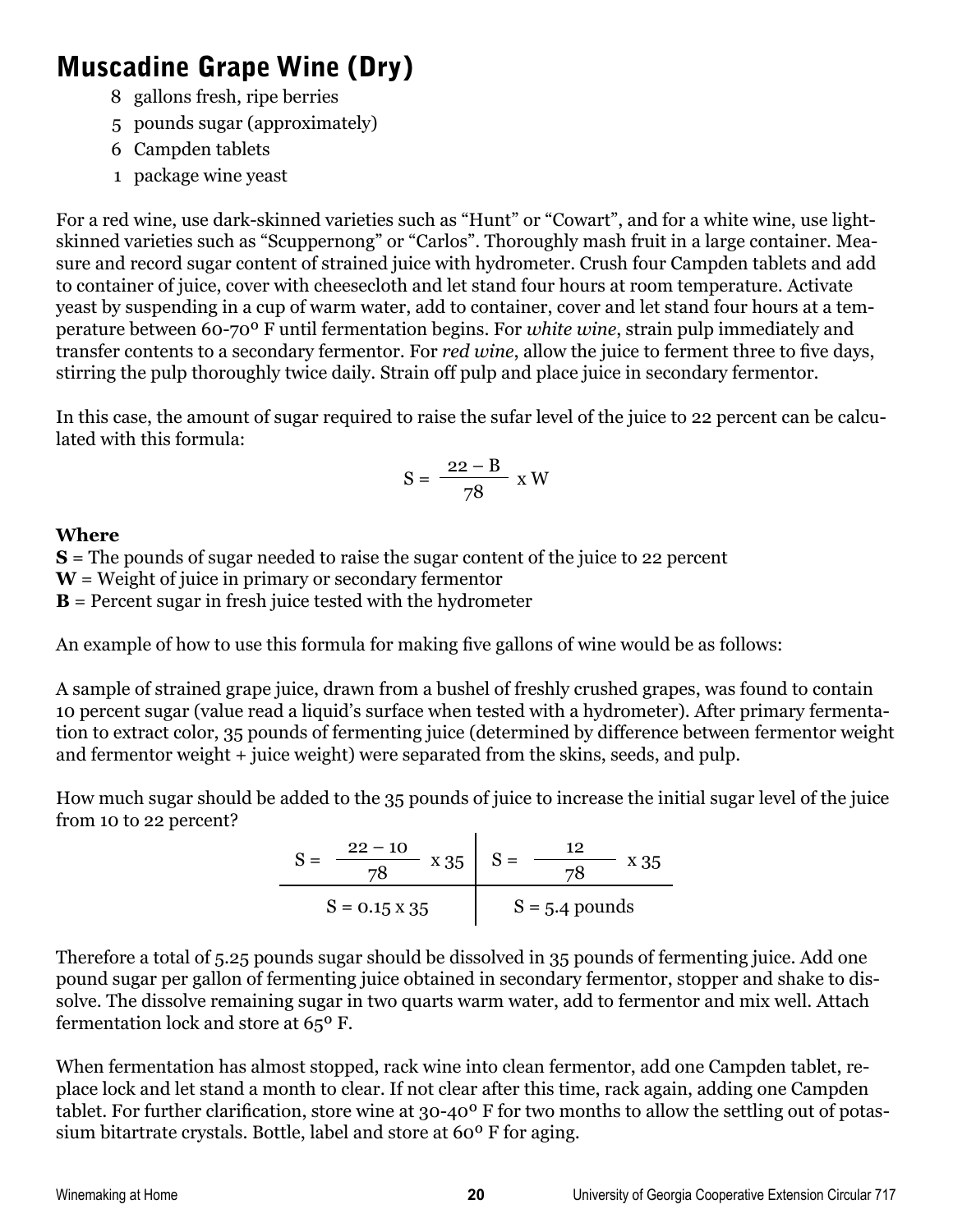#### Muscadine Grape Wine (Sweet)

- 8 gallons fresh, ripe berries
- 8 pounds sugar (approximately)
- 6 Campden tablets
- 1 package wine yeast

For a red wine, use dark-skinned varieties such as "Hunt" or "Cowart", and for a white wine, use lightskinned varieties such as "Scuppernong" or "Carlos". Thoroughly mash fruit in a large container. Measure and record sugar content of strained juice with hydrometer. Crush four Campden tablets and add to container, cover with cheesecloth and let stand four hours at room temperature. Activate yeast by suspending in a cup of warm water, add to container, cover and let stand four hours at a temperature between 60-70º F until fermentation begins.

For *white wine*, strain pulp immediately and transfer contents to a secondary fermentor. For *red wine*, allow the juice to ferment three to five days, stirring the pulp thoroughly twice daily. Strain off pulp and place juice in secondary fermentor and weigh. Use formula previously described for dry wine to calculate number of pounds sugar needed. Add one pound sugar per gallon fo fermenting juice obtained in the secondary fermentor, stopper and shake to dissolve. Then dissolve remaining sugar in two quarts warm water, add to fermentor and mix well. Attach fermentation lock and store at 65° F. When the rate of fermentation has slowed as judged by bubbling, add an additional two pounds of sugar, dissolve, replace lock and allow fermentation to proceed.

As fermentation slows, taste wine. If sweet, then rack into clean fermentor; if not, add two additional pounds of sugar and dissolve, replace lock and allow fermentation to cease. Then rack wine adding one Campden tablet, replace lock and let stand a month to clear. If not clear after this time, rack again, adding one Campden tablet. For further clarification, store wine at 30-40º F for two months to allow the settling out of potassium bitartrate crystals. Bottle, label and store at 60<sup>°</sup> F for aging.

### Winemaking Supplies

To purchase winemaking supplies, use your favorite Internet search engine, such as www.google.com, to locate a supplier near you or contact your local Extension office.

Trade and brand names are used only for information. The Georgia Cooperative Extension, The University of Georgia College of Agricultural and Environmental Sciences does not guarantee nor warrant the standard of any product mentioned, neither does it imply approval of any product to the exclusion of others which may also be suitable.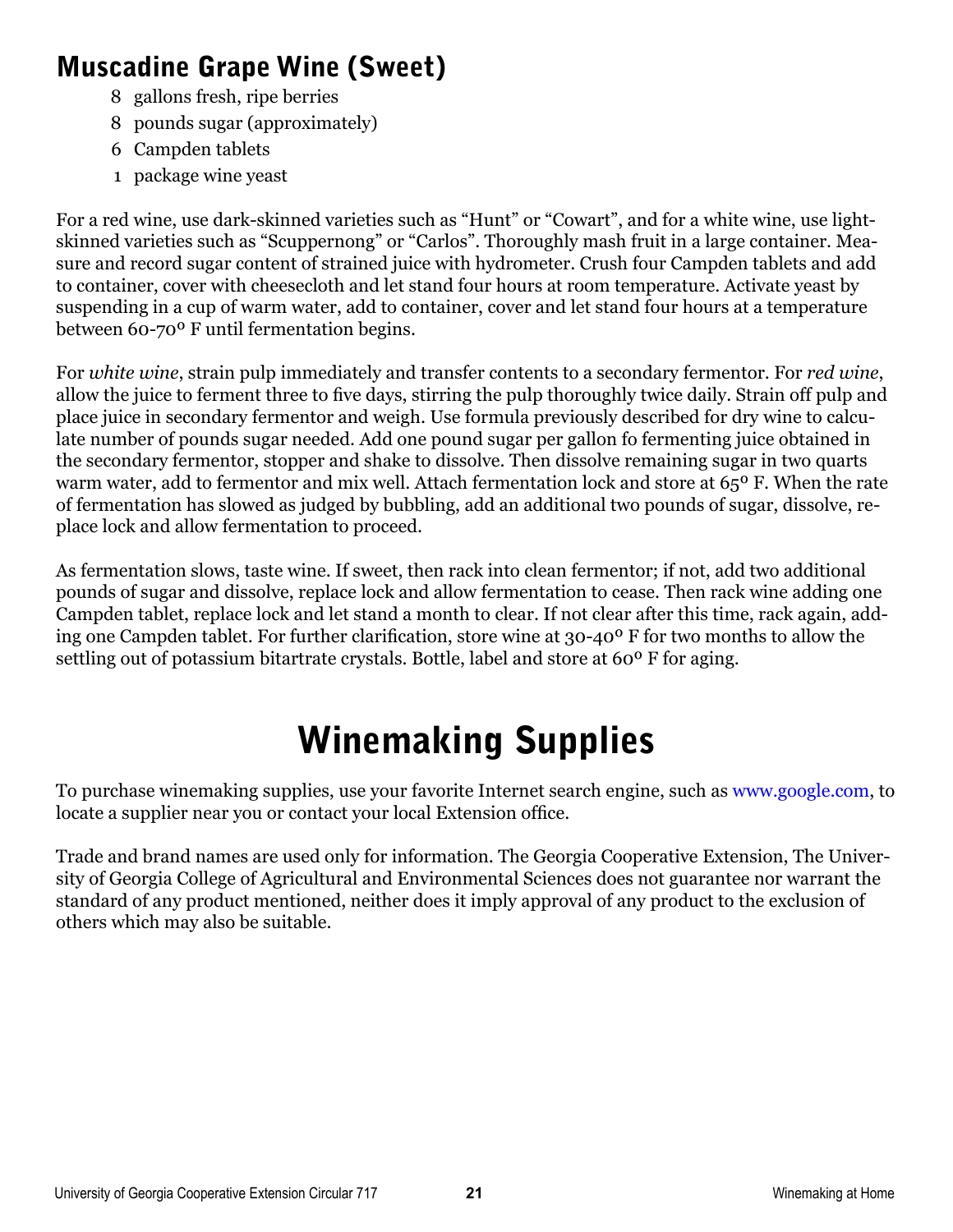### References

Beadle, L.P., *Making Fine Wines and Liquers at Home*. 1st Ed., The NoonDay Press, New York, 1972.

- Carrol, D.E., "Making Muscadine Table Wine", Department of Food Science, North Carolina State University, Raleigh, NC, 1972.
- Flora, L.F., "Home Winemaking with Muscadine Grapes", Department of Food Science, Georgia Experiment Station, Experiment, Georgia, 1976.
- Slater, L.G., *The Secrets of Making Wine From Fruits and Berries*. 1<sup>st</sup> Ed., Terry Publishing Company, Lilliways, Washington, 1965.

Appreciation is expressed to Bill Rosser for his assistance in developing photographs. The author is also grateful to Dr. James A. Christian, Head, Extension Food Science Department and Dr. C. J. B. Smit, Chairman, Food Science Division for their valuable comments in the review of this publication.